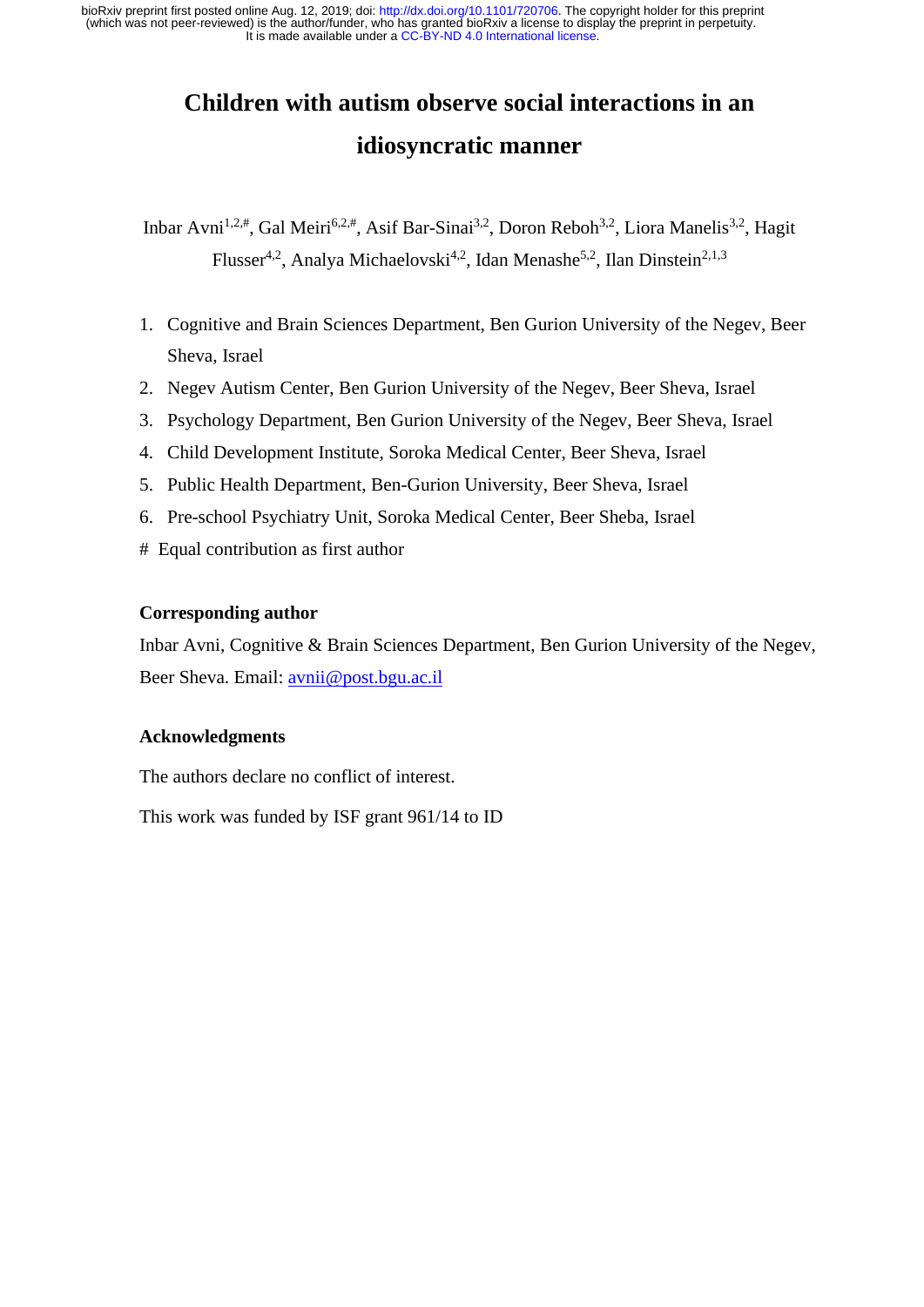# **Abstract**

Previous eye tracking studies have reported that children with autism spectrum disorders (ASD) fixate less on faces in comparison to controls. To properly understand social interactions, however, children must gaze not only at faces, but also at actions, gestures, body movements, contextual details, and objects, thereby creating specific gaze patterns when observing specific interactions. We presented three different movies of social interactions to 111 children (71 with ASD) who watched each of the movies twice. Typically developing children viewed the movies in a remarkably predictable and reproducible manner, exhibiting gaze patterns that were similar to the mean gaze pattern of other controls, with strong correlations across individuals (inter-subject correlations) and across movie presentations (intra-subject correlations). In contrast, children with ASD exhibited significantly more variable/idiosyncratic gaze patterns that differed from the mean gaze pattern of controls and were weakly correlated across individuals and presentations. Most importantly, quantification of gaze idiosyncrasy in individual children, enabled separation of ASD and control children with higher sensitivity and specificity than traditional measures such as time gazing at faces. Individual magnitudes of gaze idiosyncrasy were also significantly correlated with ASD severity and significantly correlated across movies and movie presentations, demonstrating their clinical sensitivity and reliability. These results suggest that gaze idiosyncrasy is a potent behavioral abnormality that characterizes many children with ASD and may contribute to their impaired social development. Quantification of gaze idiosyncrasy in individual children may aid in assessing their ASD severity over time and in response to treatments.

# **Key-words**

Eye tracking, gaze, eye position, variability, idiosyncrasy, social, movies, symptom severity, outcome measure

# **Lay Summary**

Typically developing children watch movies of social interactions in a reliable and predictable manner, attending faces, gestures, body movements, and objects that are relevant to the social interaction and its narrative. Here, we demonstrate that children with ASD watch such movies with significantly more variable/idiosyncratic gaze patterns that differ across individuals and across movie presentations. We demonstrate that quantifying this variability is a very potent way of identifying children with ASD and determining the severity of their social ASD symptoms.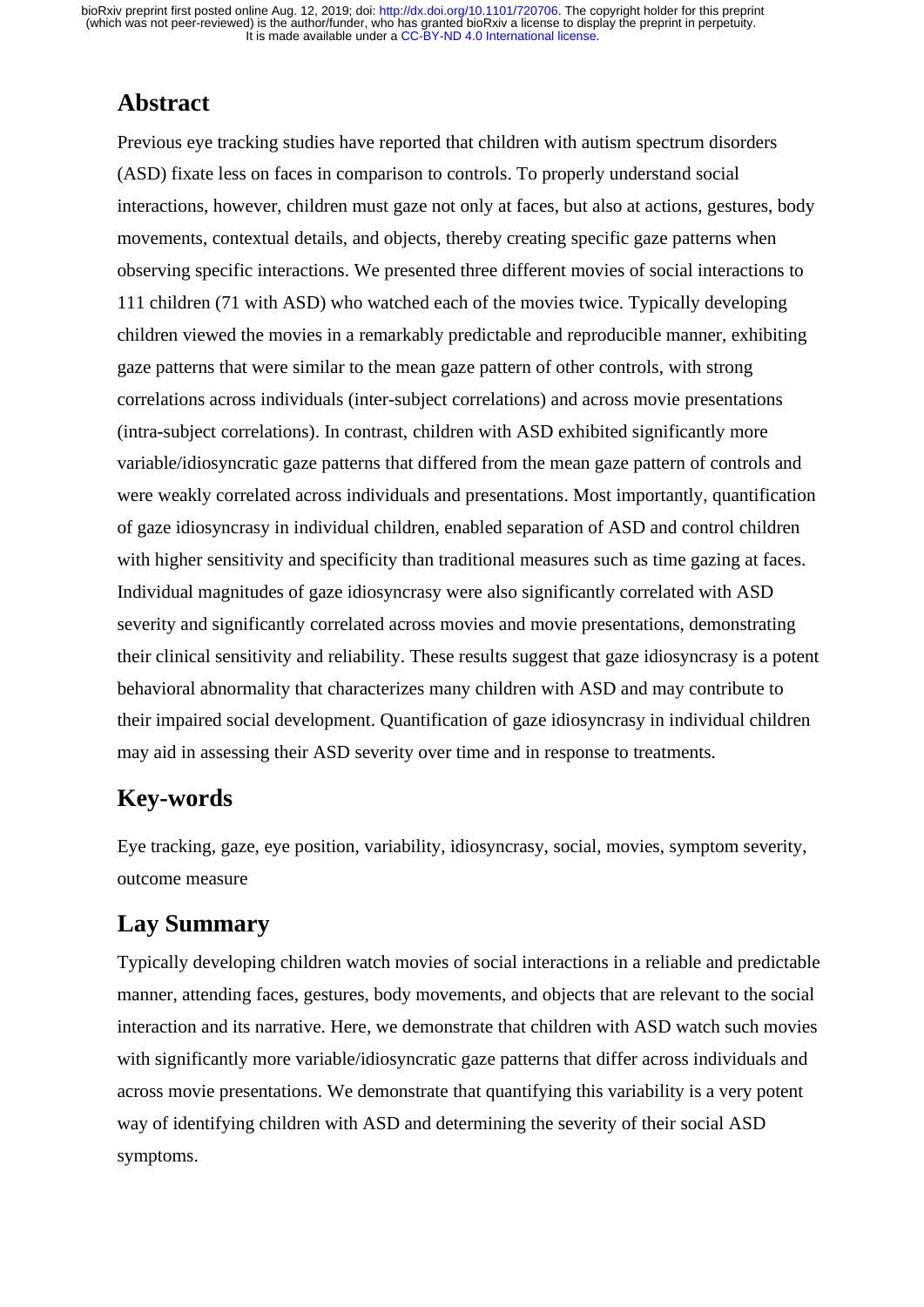### **Introduction**

Throughout life we continuously select our visual input by actively controlling gaze position (Henderson, 2003; Schroeder, Wilson, Radman, Scharfman, & Lakatos, 2010). Gaze behavior, therefore, governs the exposure that a child has to social stimuli and their ability to learn social skills through experience dependent plasticity (Hensch, 2005). When observing social interactions, human gaze behavior is often attracted to faces, which contain important social information regarding the intentions, feelings, and goals of others (Baron-Cohen, Wheelwright, & Jolliffe, 1997; Ekman & Friesen, 1971). This preference for faces is evident already in infants during their first months of life (Batki, Baron-Cohen, Wheelwright, Connellan, & Ahluwalia, 2000; Frank, Vul, & Johnson, 2009; Johnson, 2005). However, a preference for faces is not the only factor governing gaze behavior. Additional factors that are apparent in typically developing toddlers include an attraction to visually salient stimuli (Helo, van Ommen, Pannasch, Danteny-Dordoigne, & Rämä, 2017), biological motion (Fox & McDaniel, 1982; Simion, Regolin, & Bulf, 2008), following the gaze of others (related to joint attention) (Argyle & Cook, 1976; Emery, 2000), and observing the targets of others actions (related to theory of mind) (Flanagan & Johansson, 2003; Oniski & Baillargeon, 2005). Together, these factors and others create convergence and correlation in the gaze patterns of typically developing children (Constantino et al., 2017; Franchak, Heeger, Hasson, & Adolph, 2016) and adults (Shepherd, Steckenfinger, Hasson, & Ghazanfar, 2010; Wang, Freeman, Merriam, Hasson, & Heeger, 2012) during the observation of movies containing social interactions.

It has been proposed that gaze abnormalities in children with ASD may reduce their early exposure to social information and impair their ability of learn basic social skills (Klin, Shultz, & Jones, 2015). Indeed, a common behavioral symptoms of ASD is reduced eye contact (Senju & Johnson, 2009; Tanaka & Sung, 2016) and previous eye tracking studies have reported that children with ASD exhibit weaker gaze preferences for people (Moore et al., 2018; Pierce et al., 2016), faces (Chawarska, Macari, & Shic, 2012; Chita-Tegmark, 2016; Constantino et al., 2017; W Jones, Carr, & Klin, 2008; Warren Jones & Klin, 2013; Papagiannopoulou, Chitty, Hermens, Hickie, & Lagopoulos, 2014; Riby & Hancock, 2009; Rice, Moriuchi, Jones, & Klin, 2012; Q. Wang, Campbell, Macari, Chawarska, & Shic, 2018), biological motion (Falck-Ytter, Rehnberg, & Bölte, 2013; Klin, Lin, Gorrindo, Ramsay, & Jones, 2009), and following the gazes of others (Bedford et al., 2012). These studies have suggested that quantifying gaze behavior with eye-tracking may be a potent technique for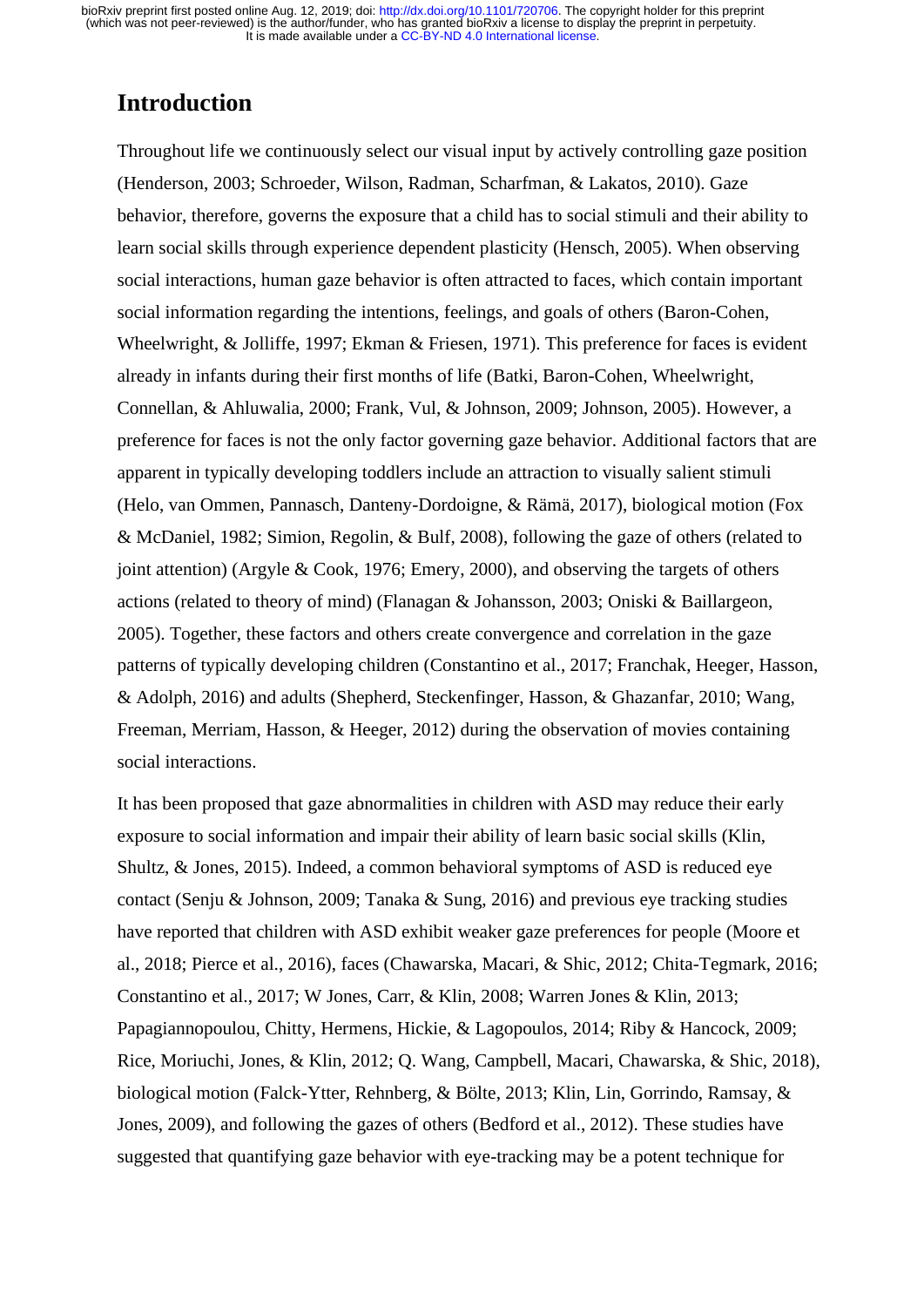estimating the initial severity of social symptoms in ASD and sensitively tracking their change over time or in response to treatments (Frazier et al., 2018; Sasson & Elison, 2012).

The studies described above have quantified gaze abnormalities in children with ASD using two types of measures. The first estimates the relative amount of time that children gaze at manually defined regions of interest (ROIs) within each frame of the movie. ROIs typically include the face, eyes, mouth, body, objects, or other items of potential interest (e.g., an object that is being manipulated) (Chawarska et al., 2012; W Jones et al., 2008; Warren Jones & Klin, 2013). The second estimates the relative amount of time that children gaze at each side of a split screen that contains two different stimuli (e.g., children exercising on one side and geometrical shapes on the other (Moore et al., 2018; Pierce et al., 2016)). Both of these measures estimate gaze abnormalities using summary statistics that quantify the total amount of time that a child gazes at a particular stimulus, regardless of when they gazed at it (i.e., ignoring the temporal gaze pattern).

An alternative approach is to compare the actual moment-by-moment gaze patterns of ASD and typically developing children during observation of movies, given that movies are known to create strong correlation in the gaze patterns of neuro-typical individuals (Franchak et al., 2016; Shepherd et al., 2010; H. Wang et al., 2012). With this in mind, two studies have used multidimensional scaling (Nakano et al., 2010) or cohesion (Wang et al., 2018) measures to demonstrate that gaze patterns of individuals with ASD are more variable than those of controls. To date, the utility of different measures for identifying ASD and control children has not been compared directly and the reliability of these measures across different types of movies or movie presentations has not been tested.

In the current study we presented ASD and control children with three short movies, each of which was presented twice. Two of the movies were animated and one was a naturalistic home video, all contained social interactions between at least two individuals. We used both an ROI based and a data driven approach to quantify gaze behavior abnormalities in each of the ASD children. This experimental design enabled us to compare findings across movies, presentations, and eye-tracking measures as well as quantify the gaze pattern idiosyncrasy of individual children. This is particularly important given the large heterogeneity in gaze behaviors of ASD children that is commonly reported in eye tracking studies (Campbell, Shic, Macari, & Chawarska, 2014; Moore et al., 2018; Pierce et al., 2016; Rice et al., 2012).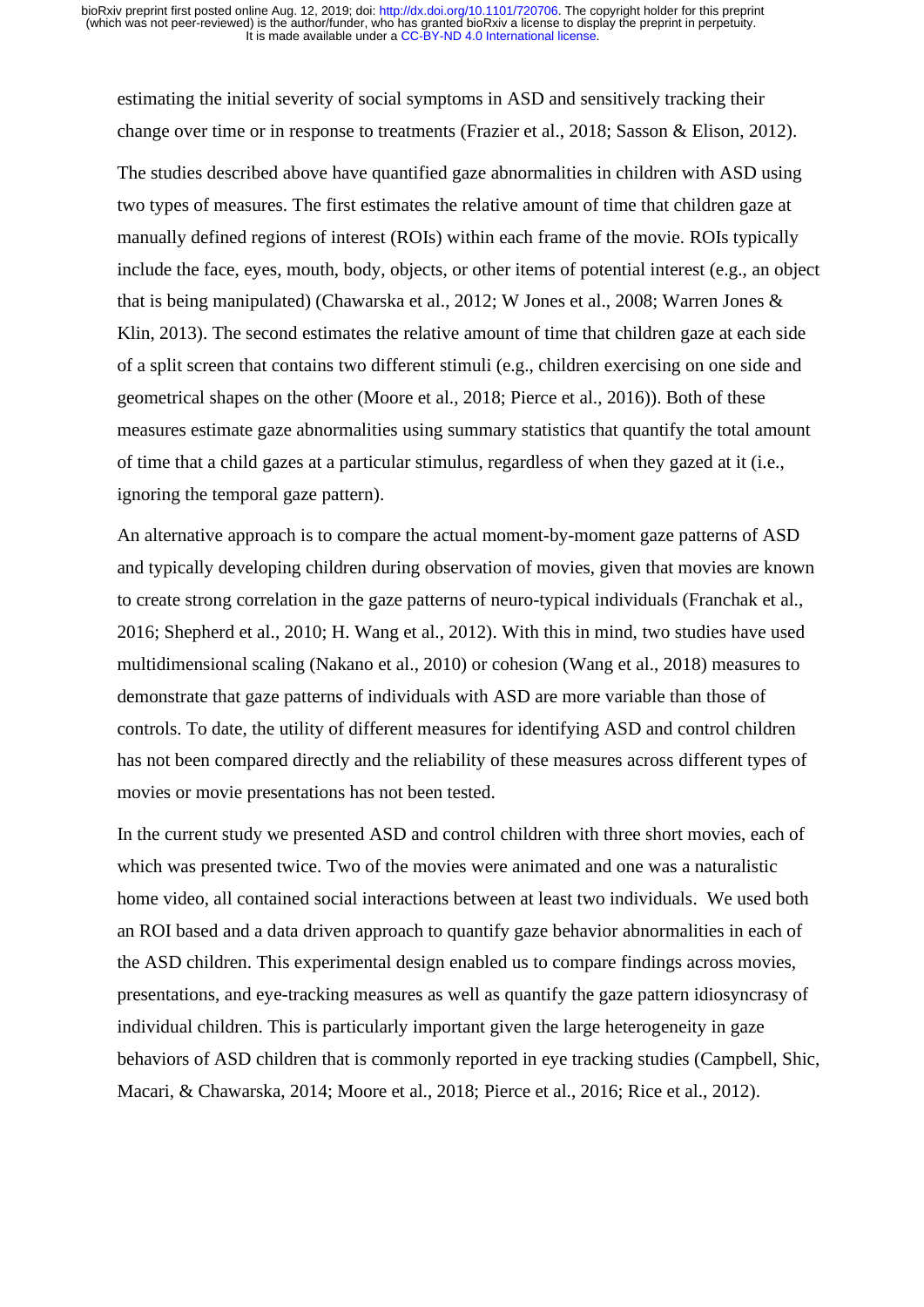# **Methods**

### **Participants**

Our final analyzed sample included 111 children who were recruited at the Negev Autism Center in Israel (Meiri et al., 2017). This sample consisted of 71 children diagnosed with ASD according to DSM-5 criteria (mean age: 5.1 years old  $\pm 1.8$ , 59 males), and 40 typically developing children (mean age: 4.5 years old  $\pm 2.1$ , 25 males). There were no significant differences in age across the two groups  $(t(71.4) = 1.5, p = 0.14)$ ). We also performed all of the analyses with a subsample of 28 ASD and 28 control children who were tightly matched for gender (21 males in each group) and age  $(+/- 2$  months). ASD severity was assessed using the Autism Diagnostic Observation Schedule (Lord et al., 2000), and cognitive scores were measured using the Wechsler Preschool and Primary Scale of Intelligence (WPPSI) (Wechsler, 2002) or the Bayley Cognitive Scales (Albers & Grieve, 2007). Children with ASD had a mean ADOS score of  $15.4 \pm 6.2$  (range 5-27) and a mean cognitive score of 81.4  $\pm 16$  (range 50-117). Parents of all control children completed the Social Responsiveness Scale (SRS) (Rutter, LeCouteur, & Lord, 2015) to ensure that SRS scores were below clinical concern cut-offs (i.e., maximum of 75) (Moody et al., 2017). Control children had a mean SRS score of 35.7 ±14.5 (range 5-67). The final sample described above excluded one control child with an SRS score > 80 as well as 8 ASD children and 2 control children with partial data acquisition (see criteria below). The study was approved by the Soroka Medical Center Helsinki committee and the Ben Gurion University internal review board committee. Written informed consent was obtained from all parents.

### **Eye tracking**

Children were seated on either an adapted car seat with straps or a comfortable chair (depending on their physical size) such that their head was approximately 60 cm from the screen (head distance was monitored continuously by the eye tracker). The screen was mounted on an adjustable arm from the wall such that children could rest their heads on the back of the seat/chair and minimize head movements. Left eye gaze position was recorded from all participants at a sampling rate of 500 Hz using an EyeLink 1000+ head-free eye tracking system (SR Research Inc. Canada). The eye tracker's infrared camera was located below the display screen and focused on the eyes of the child. A head tracking sticker was placed on the forehead of the child and the eye tracker was calibrated by presenting five brief salient stimuli at the center and four points of the screen. Calibration was then validated (i.e., stimuli were presented again) to ensure that gaze accuracy was within 2 degrees of initial calibration. Data was acquired and analyzed using Experiment Builder and Data viewer (SR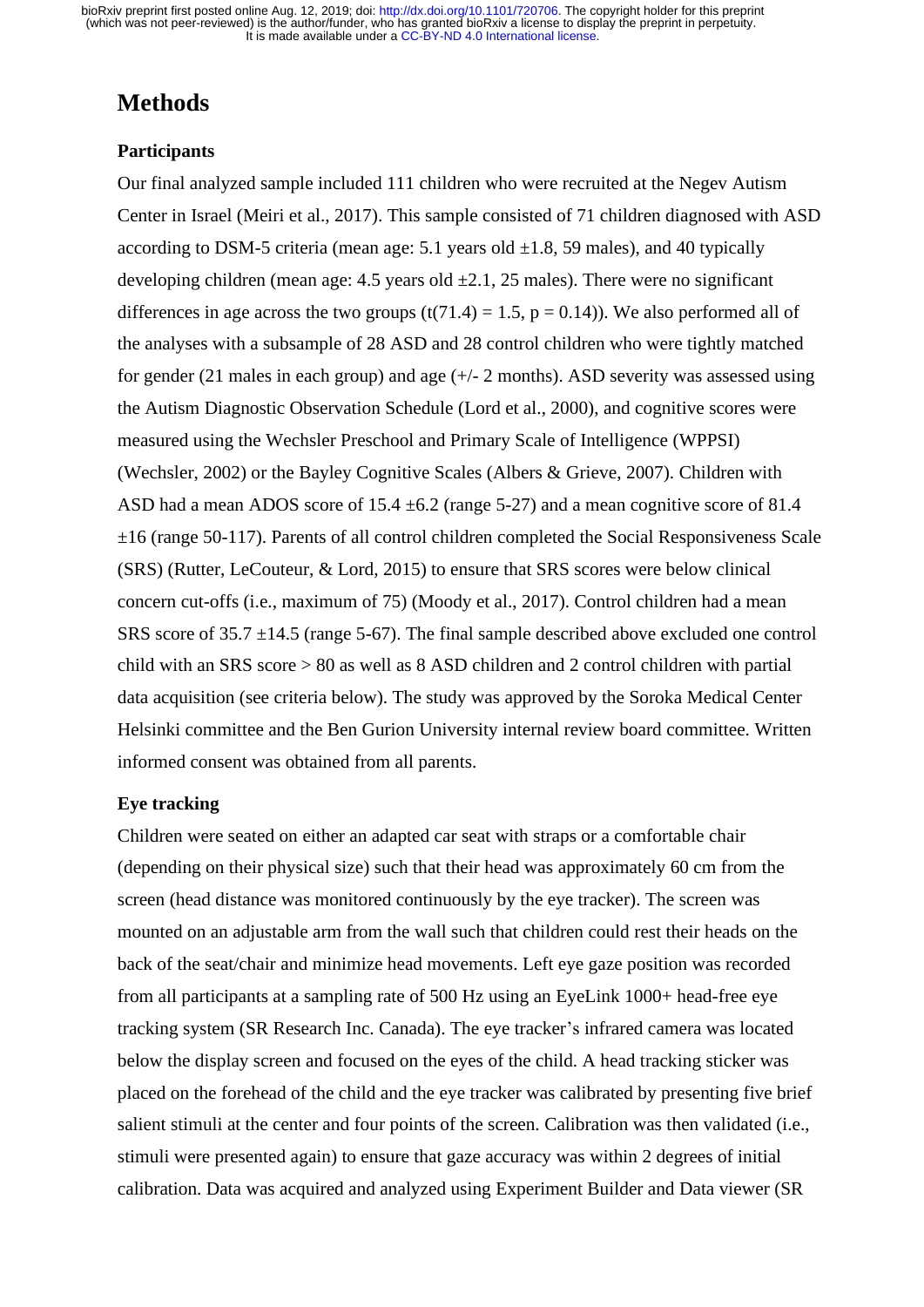research Inc. Canada). Additional analyses were performed using Matlab (Mathworks Inc., USA).

### **Experimental design**

After calibrating the eye tracker, children freely viewed 3 short movies, which were presented twice. Each movie was 1.5 minutes long such that the total experiment lasted approximately 10 minutes. Between the movies, a sequence of 10 salient targets was presented to assess the oculomotor control of the children (data not presented). In addition, the accuracy of calibration was tested before and after each movie using a single target, and re-calibration was performed when the error exceeded 2 degrees. Each movie was presented with its original soundtrack through hidden speakers.

The first movie was a segment of the Pixar animation "Jack-Jack Attack". The segment depicts the adventures of a babysitter who is trying to take care of an infant with supernatural powers. The second movie was a segment of the Walt Disney animation "The Jungle Book". In the chosen segment Mogli meets the Monkey king who sings and dances while interacting with other monkeys. The third movie was a naturalistic un-cut home-video of a social interaction between two sisters (2 and 5 years old) in a typical messy room with everyday objects.

### **Pre-processing and data quality**

Children were included in the final sample if their gaze position was recorded successfully for at least 60% of the experiment. We identified segments of lost gaze position or eye blinks lasting <200 ms and linearly interpolated the data to keep the total number of samples identical across subjects. Larger segments of missing data due to movements of the children were labeled and excluded from the analyses.

#### **Data-analysis**

Head and eye regions of interest (ROIs) were manually traced in each frame of the naturalistic movie only. We quantified the percent of time that each child fixated within each ROI relative to the total time that the child watched the movie. Next, we performed three different analyses to assess the differences in moment-by-moment gaze patterns across groups. First, we computed the mean gaze position across all control subjects for each movie frame in each of the three movies. We then computed the Euclidian distance between the gaze position of each subject and the mean gaze position of the control group. Distances were averaged across frames to create a mean distance measure for each child in each movie. When calculating this measure for each of the control children, the mean of the control group was re-calculated without the data of the examined child to ensure statistical independence. Second, we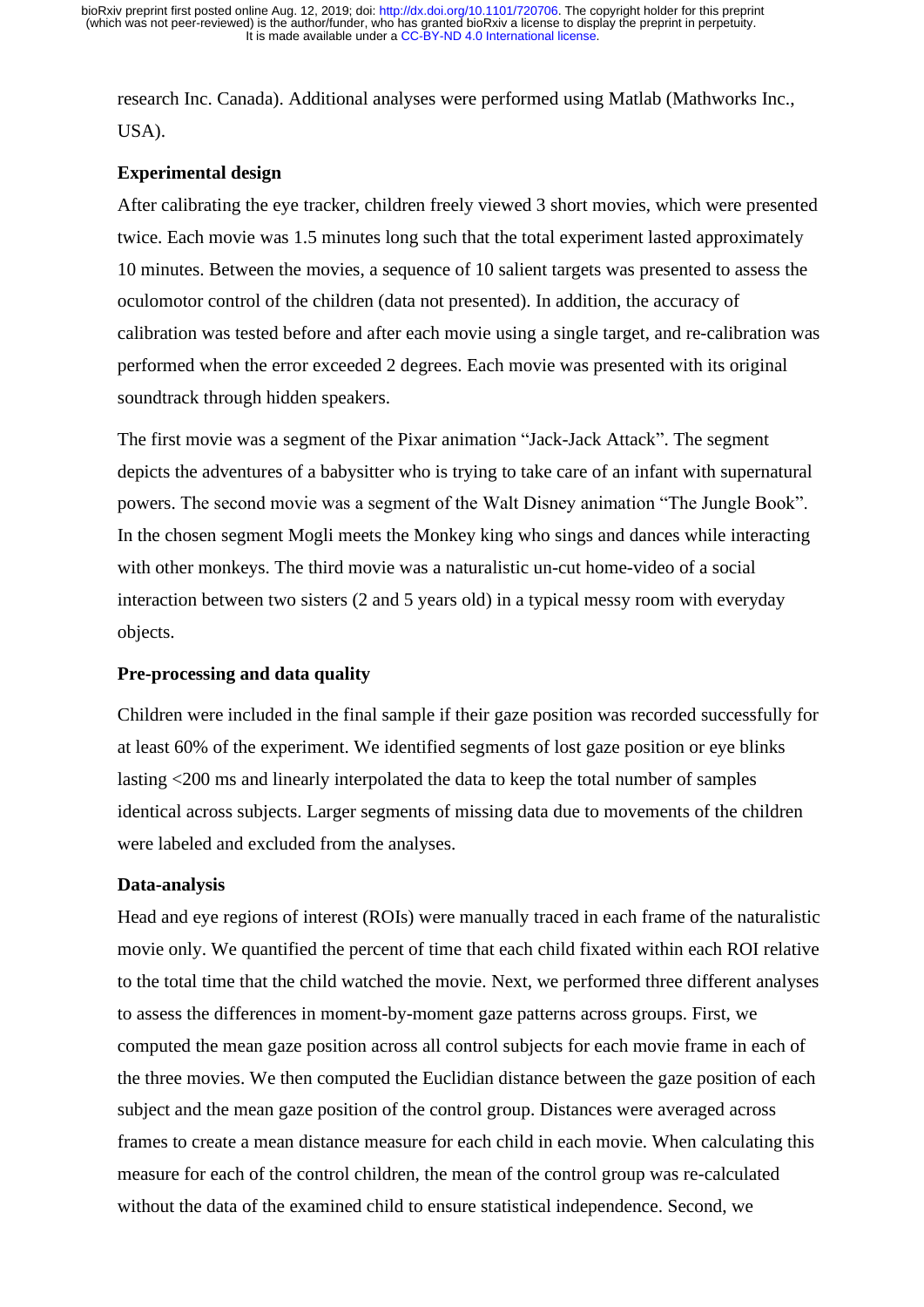computed the inter-subject correlation of gaze patterns across pairs of children in each group. Correlations were computed separately for the x and y gaze positions and then averaged. We computed the mean inter-subject correlation for each child by averaging across all pairs involving the child. Finally, we computed within-subject correlations by computing the correlation in gaze position across the two presentations of each movie.

A receiver operating characteristic (ROC) analysis was performed by calculating the [true](https://en.wikipedia.org/wiki/True_positive_rate)  [positive rate](https://en.wikipedia.org/wiki/True_positive_rate) (TPR) and [false positive rate](https://en.wikipedia.org/wiki/False_positive_rate) (FPR) of identifying ASD children when using different criterion values for each of the eye tracking measures. ROC curves were plotted and the area under the curve (AUC) was computed for each measure. The optimal criterion value for each ROC plot was computed using the Youden Index(Youden, 2006), which is the criterion yielding the largest sum of sensitivity (i.e., TPR) and specificity (i.e., 1 - FPR).

### **Statistics**

Between group differences were assessed using two sample t-tests with unequal variance, testing for the null hypothesis that the data comes from independent random samples from normal distributions with equal means but not assuming equal variances. Correlations between eye tracking and behavioral measures were all calculated using the Pearson's linear correlation coefficient.

### **Results**

### **Time gazing at faces and eyes**

We manually delineated face and eyes ROIs on each frame of the naturalistic movie. ASD children gazed at the face ROI significantly less than controls  $(t(82.8) = -2.7, p = 0.01,$  Figure 1). There was a similar, non-significant, trend for the eyes ROI (t(63.2) =  $-1.66$ , p = 0.1). Note the considerable heterogeneity across individuals of both groups and considerable overlap across groups. Performing the same analysis between the age and gender matched groups did not reveal significant differences in the gaze time towards the face  $(t(53.6) = -0.25, p = 0.8)$  or eyes (t(52.2) = -0.2,  $p = 0.85$ ).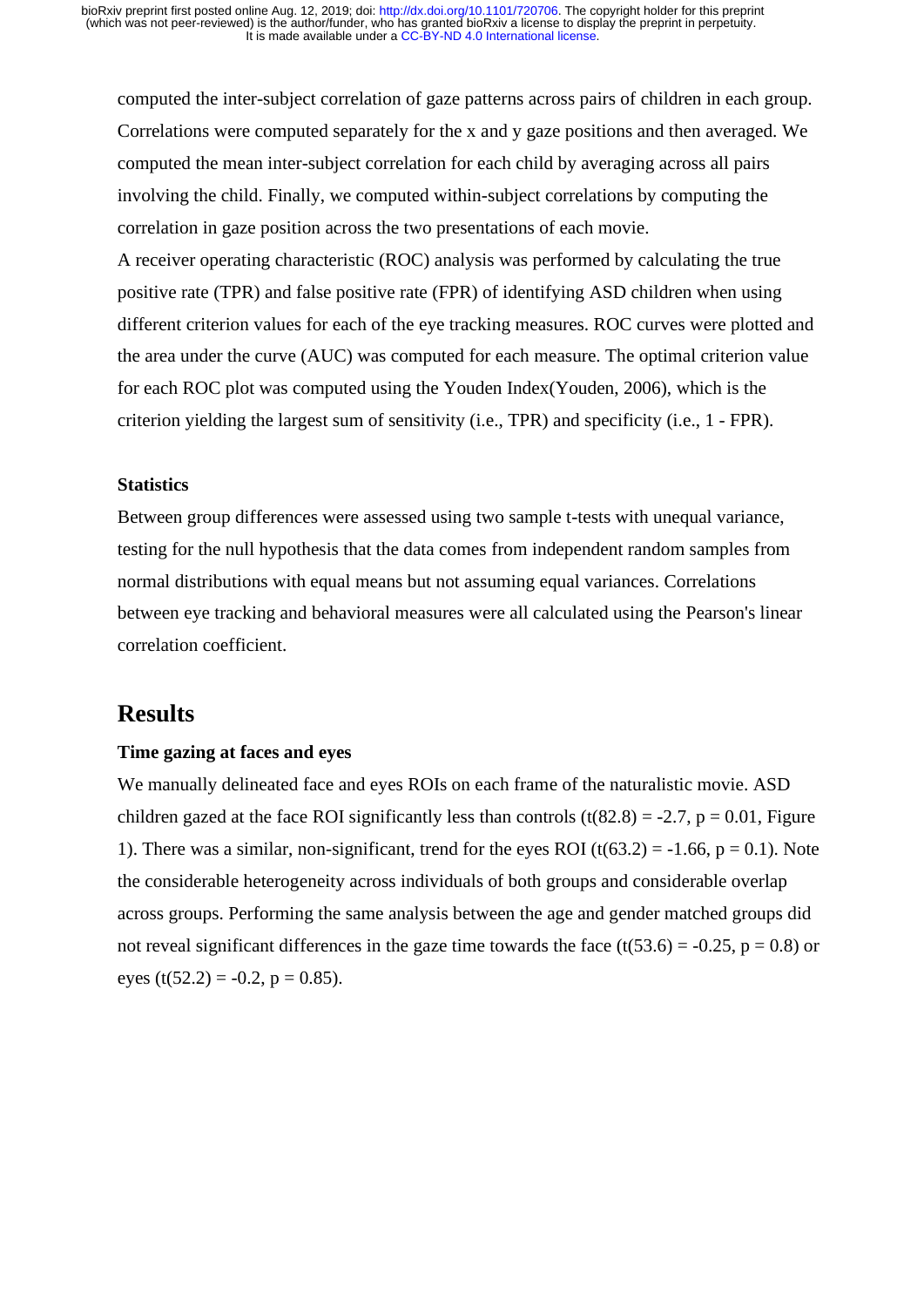

**Figure 1. Reduced gaze preference for face and eye ROIs in ASD children.** Bee-swarm plots of the relative percentage of time that individual children gazed at the face (A) and eyes (B) ROIs. Light gray: ASD children, Dark gray: Control children. Each circle represents a single child. Asterisks: significant difference across groups (\*\* p=0.01, two sample t-test with unequal variance).

### **Gaze distance from the control group mean**

We computed the distance between the gaze position of each child and the mean gaze position of the control group for each of the movies (see Methods). This measure quantified the difference between the gaze pattern of each child and the mean gaze pattern of the control group (Figure 2). To ensure statistical independence, when computing this measure for each of the control children, the control group gaze pattern was re-computed without the data of that child (i.e., in a leave-one-out manner).

ASD children exhibited significantly larger distances from the typical gaze pattern than control children in the Jungle Book (t(109) = 2.8, p = 0.01, d = 0.56) and naturalistic (t(109) = 3.3,  $p < 0.001$ ,  $d = 0.73$ ) movies. A non-significant trend in the same direction was also apparent in the Jack Jack movie  $(t(75.3) = 1.7, p = 0.1, d = 0.34)$ . Similar results were apparent when analyzing the tightly matched ASD and control groups for the Jungle Book  $(t(54) = 1.9, p = 0.09)$ , naturalistic  $(t(49.6) = 1.8, p = 0.002)$ , and Jack Jack  $(t(36.5) = 1.4, p = 1.4)$ 0.07) movies.

Individual distances from the typical gaze pattern were significantly, negatively correlated with the time that individual ASD children gazed at the face ROI  $(r(71) = -0.41, p < 0.001)$ Figure 2B). This demonstrated that children with a reduced preference for faces, exhibited larger distances from the control group gaze pattern.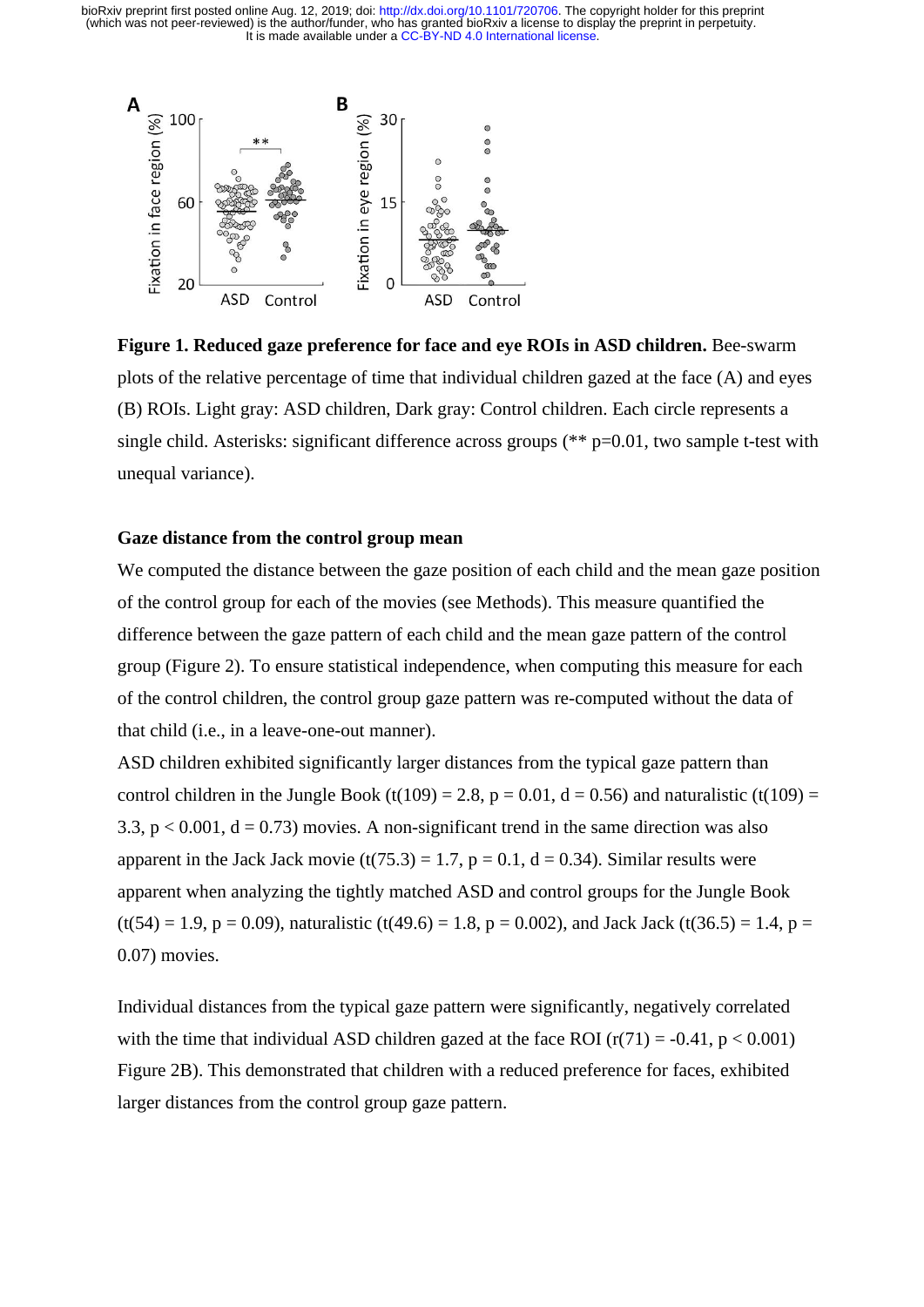

**Figure 2. Distance from the mean gaze of the control group. A.** Bee-swarm plots of individual distances (in degrees) from the control group gaze pattern (mean distance for each movie). **B**. Scatter plot demonstrating the relationship between fixation in the face ROI and the distance from the control group gaze pattern in the naturalistic movie. Line: least squares linear fit. Light gray: ASD children, Dark gray: Control children, Asterisks: significant difference across groups ( $*$  $p$ <0.01, two-sample t-test with unequal variance).

The distance from the control group gaze was a stable characteristic of individual ASD children, regardless of movie type or movie presentation (Figure 3). This was demonstrated by significant positive correlations across all pairs of movies  $(r > 0.64, p < 0.001)$  and across all pairs of presentations of the same movie  $(r > 0.66, p < 0.001)$ . We also found a significant positive correlation between the face ROI measure in the two presentations of the naturalistic movie ( $r = 0.78$ ,  $p < 0.001$ ), demonstrating that it is also a reliable individual measure.



**Figure 3. Consistency of distance from control group gaze pattern across movies and presentations.** Scatter plots of ASD children demonstrate significant correlations in the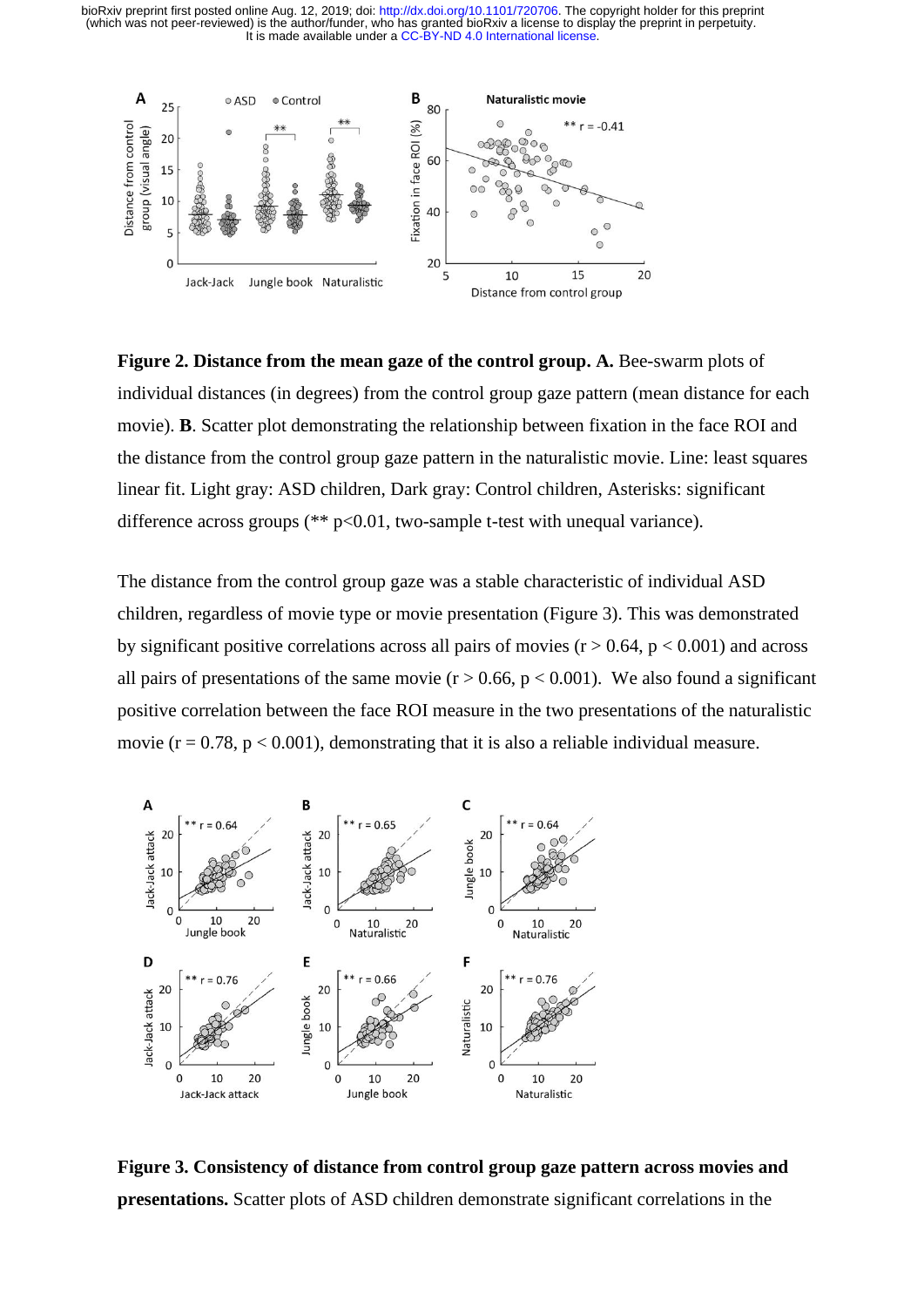distances from control group gaze pattern, across movies (A-C), and across presentations (D-F). Asterisks: significant correlation  $(** p < 0.001)$ .

To directly compare the utility of the face ROI and gaze distance measures in identifying ASD children, we performed receiver operating characteristic (ROC) analyses for each (Figure 4A). The distance measure exhibited a larger area under the curve  $(AUC = 0.71$ , Youden index  $= 1.4$ ) than the face ROI (AUC  $= 0.66$ , Youden index  $= 1.28$ ) or eyes ROI  $(AUC = 0.59, Youden index = 1.25) measures. In addition, the optimal cutoff value of the$ distance measure, calculated using the Youden index, achieved the highest sensitivity (0.72) and specificity (0.68) compared to face ROI (sensitivity = 0.7, specificity = 0.58) or eyes ROI (sensitivity  $= 0.65$ , specificity  $= 0.6$ ). This analysis was performed only for the naturalistic movie where we manually defined the faces and eyes ROIs.

We also performed analogous ROC analyses to compare the utility of the distance measure across the three different movies. This revealed that the best separation between groups was apparent when using the naturalistic movie  $(AUC = 0.71)$ , followed by the Jungle Book movie (AUC =  $0.64$ ), and then the Jack-Jack movie (AUC =  $0.63$ , Figure 4B).



**Figure 4. Group separation with ROC analyses. A:** ROC curves demonstrate the sensitivity and specificity of accurately identifying ASD children based on gaze distance (solid black), face ROI (dashed black), or eyes ROI (dotted gray) measures from the naturalistic movie. **B:** Comparison of ROC curves when using the gaze distance measure in the naturalistic (solid black), Jack-Jack (solid gray), or Jungle Book (dashed gray) movies.

### **Inter subject correlations**

In a complementary analysis we measured the similarity of gaze patterns across individuals by computing their inter-subject correlations. We computed the correlation in gaze positions throughout each movie across pairs of children from each group. We then computed the average correlation of each child with all others (in their group) to yield an individual measure of inter-subject correlation. Children with ASD exhibited significantly weaker inter-subject correlations with their peers (i.e. more idiosyncratic gaze patterns across individuals) in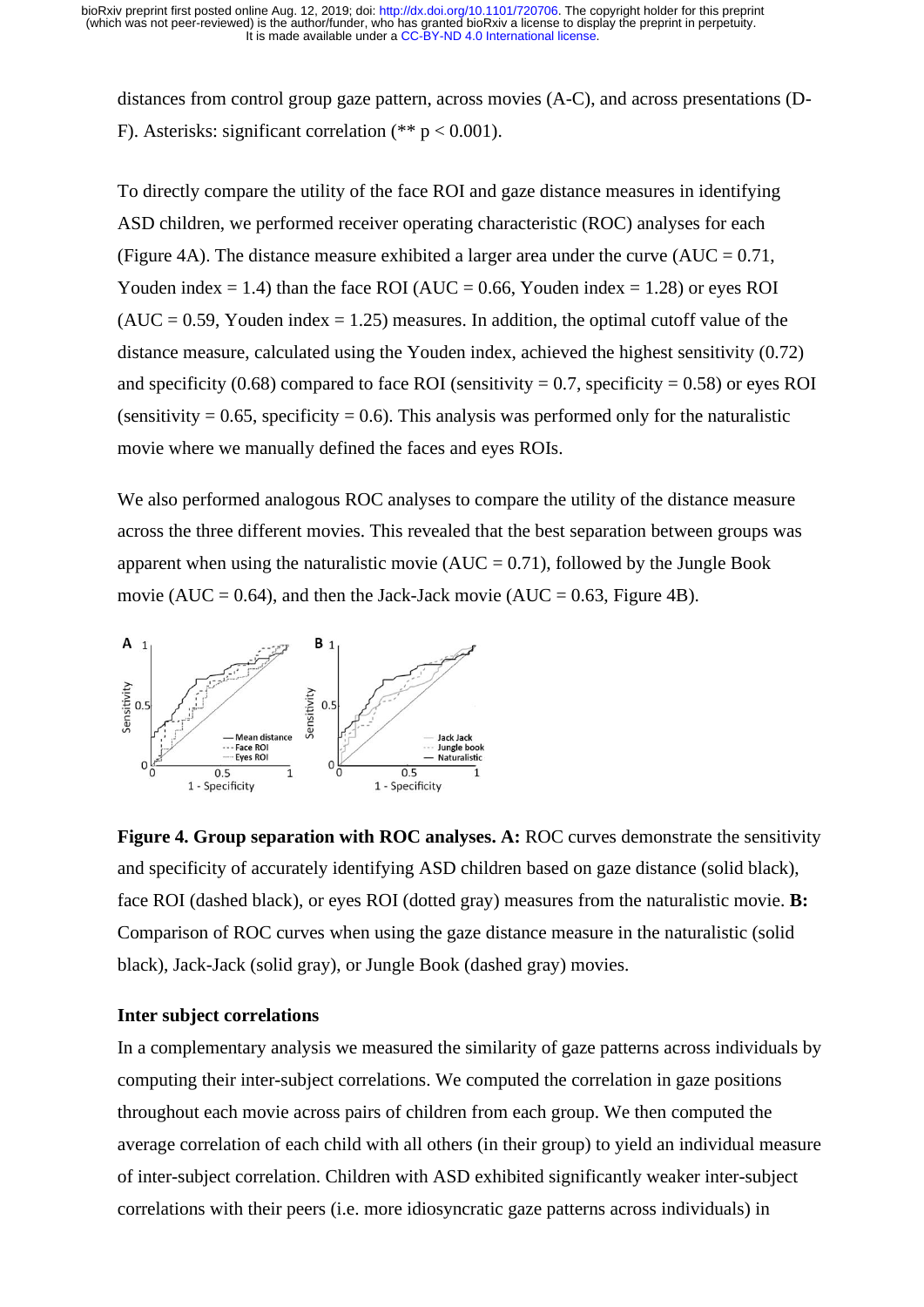comparison to controls (Figure 5A) in the naturalistic (t(92.8) = -3.3, p = 0.002), Jack-Jack  $(t(94.2) = -5.4, p < 0.001)$ , and Jungle book  $(t(98.2) = -7.9, p < 0.001)$  movies. Note that different movies elicited different magnitudes of inter-subject correlations due to differences in content and structure. Significant differences across ASD and control groups, however, were apparent regardless of the movie. Hence, the gaze patterns of children with ASD differ from each other more than the gaze patterns of control children.

Equivalent results were found when examining the tightly matched ASD and control groups for the naturalistic (t(43.5) = -3.4, p = 0.02), Jack-Jack (t(44.8) = -4.4, p = 0.002), and Jungle book ( $t(48.6) = -2.4$ ,  $p < 0.001$ ) movies. ASD children who exhibited lower inter-subject correlations also exhibited larger distances from the control group gaze pattern as demonstrated by a significant negative correlation between the two measures in the naturalistic movie  $(r(71) = -0.44, p < 0.001)$  (Fig. 5B).

### **Intra subject correlations**

To assess within-subject reproducibility in gaze behavior we computed the correlation of gaze patterns across separate presentations of the same movie. ASD children exhibited smaller intra-subject correlations than control children, demonstrating that they viewed each of the movies in a more idiosyncratic and less reproducible manner (Figure 5C). Significant differences were found in the naturalistic (t(84.4) = -3.6,  $p = 0.001$ ) and Jack-Jack (t(93.2) = 3.4,  $p = 0.001$ ) movies, and a similar non-significant trend was also apparent in the Jungle book movie  $(t(91.1) = -1.2, p = 0.2)$ . Note that here too, there were differences in the magnitudes of correlations across the different movies, yet the differences across groups were mostly consistent across all three. Children with lower intra-subject correlations, also exhibited larger distances from the control group gaze pattern as demonstrated by a significant negative correlation across the two measures in the naturalistic movie (Figure 5D,  $r(71) = -$ 0.36,  $p < 0.01$ ). The same children also exhibited lower inter-subject correlations as demonstrated by a significant positive correlation across the two measures in the naturalistic movie (Figure 5E,  $r(71) = 0.5$ ,  $p < 0.001$ ).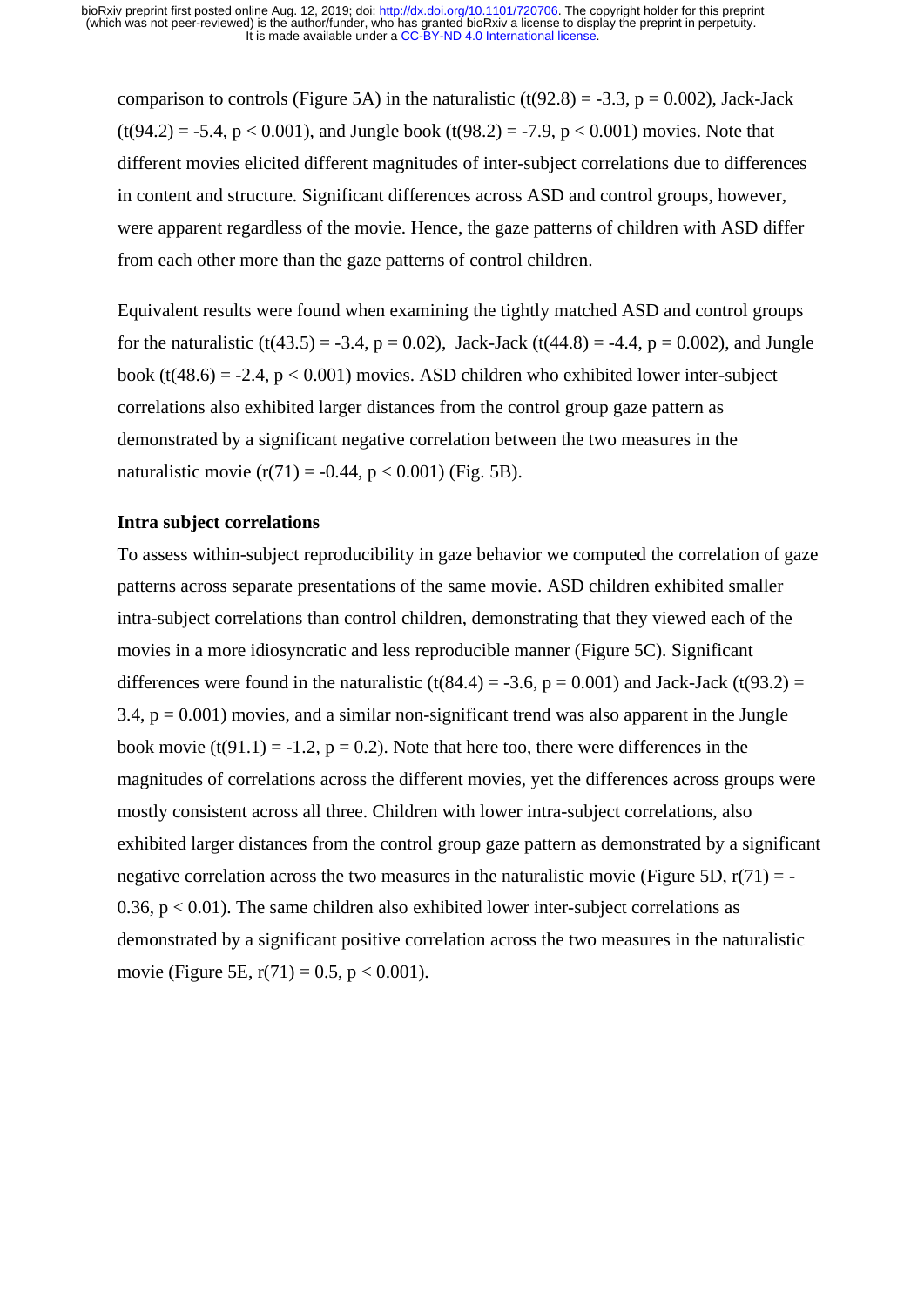

**Figure 5. Lower inter- and intra-subject correlations in ASD children**. **A.** Bee-swarm plots demonstrating the inter-subject correlation values of individual ASD (light gray) and control (dark gray) children. Horizontal line: group mean. Each circle represents a single child. Asterisks: significant group differences (\*\*  $p < 0.01$ , two-sample t-test with unequal variance). **B**. Scatter plot presenting the relationship between inter-subject correlation and distance from the control group gaze. Line: least squares linear fit. Asterisks: significant Pearson's correlation (\* p < 0.05, \*\* p < 0.01). **C.** Bee-swarm plots demonstrating the intrasubject correlation values of individual ASD and control children (same format as panel A). **D**. Scatter plot presenting the relationship between intra-subject correlation and distance from the control group gaze. **E**. Scatter plot presenting the relationship between intra-subject correlation and inter-subject correlation (panels D and E are in the same format as panel B).

#### **ASD severity**

Significant positive correlations were apparent between the distance from the control group gaze and the total ADOS scores in the naturalistic movie  $(r(71) = 0.37, p = 0.002)$  and a similar trend was evident in the jack-jack movie  $(r(71) = 0.22, p = 0.1)$ . Similarly, significant negative correlations were found between the inter-subject correlation values and the total ADOS scores in the naturalistic (r(71) = -0.46, p < 0.001) and jack-jack (r(71) = -0.52, p < 0.001) movies. Significant negative correlations were also found between the intra-subject correlation values and the total ADOS scores in the naturalistic  $(r(71) = -0.32, p = 0.01)$  and jack-jack  $(r(71) = -0.39, p < 0.001)$  movies. In contrast, there were no significant correlations between the face or eyes ROI measures and the total ADOS scores in the naturalistic movie (r  $> -0.12$ , p  $> 0.36$ ).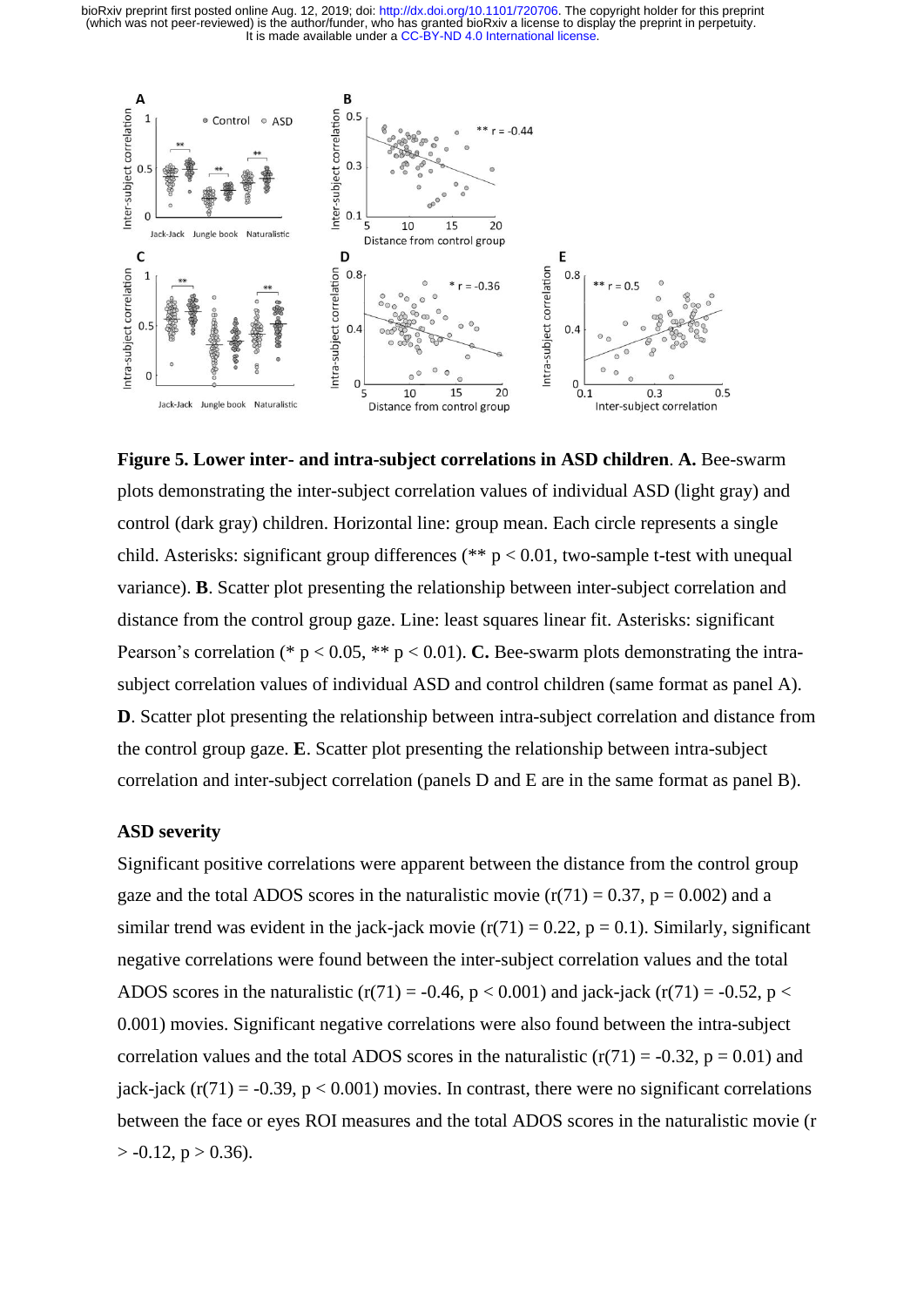### **Discussion**

Our results are in agreement with two previous studies (Nakano et al., 2010; Q. Wang et al., 2018) in demonstrating that young children with ASD observe social interactions in a considerably more variable and idiosyncratic manner than control children. This was apparent across several complementary analyses of the children's gaze patterns. First, the gaze patterns of ASD children deviated more from the mean gaze pattern of the control group in comparison to the gaze patterns of control children (Figure 2). Second, the gaze patterns of the ASD children differed from each other, in comparison to those of control children, as demonstrated by weaker inter-subject correlations in the ASD group (Figure 5A). Third, ASD children exhibited weaker reproducibility in their gaze patterns, as demonstrated by weaker intra-subject correlations, when observing the same movie repeatedly (Figure 5C). All three measures of gaze idiosyncrasy were significantly correlated with each other (Figure 5) and individual differences in all three measures were significantly correlated with ASD symptom severity as assessed by the ADOS. Furthermore, individual magnitudes of gaze idiosyncrasy were reliable individual characteristics, which were significantly correlated across different movies and movie presentations (Figure 3).

Taken together, these results demonstrate that ASD children with more severe symptoms exhibit larger gaze idiosyncrasy, which can be measured reliably using different movies and across different movie presentations. With that said, the largest differences across ASD and control groups were apparent when using the naturalistic home-made video containing a social interaction between two sisters. This suggests that abnormal, idiosyncratic gaze patterns were most pronounced when ASD children observed real-life un-cut interactions of other children (i.e., peers). Indeed, an ROC analysis demonstrated that the naturalistic movie enabled the best separation between ASD and control children, yielding the largest AUC and the best sensitivity and specificity of all three movies (Figure 4B).

In line with other previous studies (Papagiannopoulou et al., 2014), differences across ASD and control groups were also apparent in traditional analyses, which quantified the total time that children gazed at a manually defined face ROI (Figure 1). However, these differences across groups were weaker than those apparent when using gaze idiosyncrasy measures. An ROC analysis demonstrated that the gaze idiosyncrasy measure enabled better separation between the two groups in comparison to the face ROI measure (Figure 4A). Furthermore, ASD symptom severity was not correlated with the face ROI gaze measure.

We, therefore, suggest that utilizing naturalistic movies of social interactions among peers along with measures of gaze idiosyncrasy, offer a potent and reliable technique for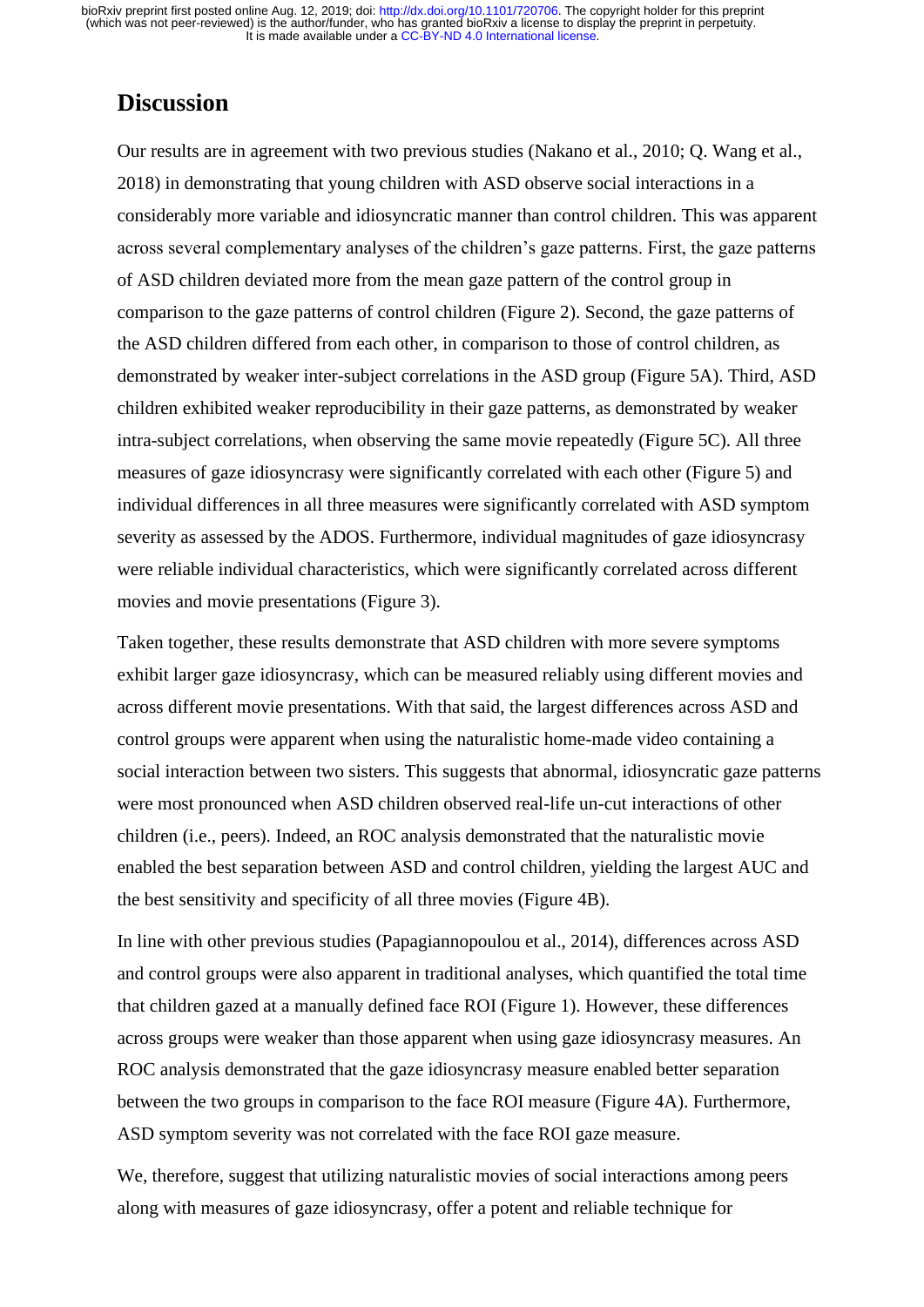quantifying individual gaze abnormalities in ASD children, which are indicative of the children's ASD symptom severity. This data-driven approach utilizes the temporal complexity of social interactions and offers stronger separation capabilities than traditional analysis techniques using summary statistics of gaze time towards pre-defined ROIs.

#### **The importance of gaze behavior in social development**

Gaze behavior is a remarkably important skill that governs the exposure that an individual has to specific visual information (Henderson, 2003; Schroeder et al., 2010), and simultaneously, conveys potent social information regarding the individual's state, interests, and intentions (Argyle & Cook, 1976; Emery, 2000). The importance of specific gaze behaviors for early development is apparent in the early emergence of gaze preferences in typically developing infants and toddlers. These include a preference for faces (Baron-Cohen et al., 1997; Batki et al., 2000; Ekman & Friesen, 1971; Frank et al., 2009; Johnson, 2005), biological motion (Fox & McDaniel, 1982; Simion et al., 2008), following the gaze of others (related to joint attention)(Argyle & Cook, 1976; Emery, 2000), and observing the targets of others actions (related to theory of mind)(Flanagan & Johansson, 2003; Oniski & Baillargeon, 2005). These and additional factors, such as visual saliency (Helo et al., 2017), create correlation in the gaze patterns of typically developing toddlers (Franchak et al., 2016) and adults (Shepherd et al., 2010; H. Wang et al., 2012) as they observe movies containing social interactions.

A prominent theory of autism is that abnormalities in early gaze behaviors may explain why children with ASD develop difficulties with social interactions (Klin et al., 2015). The hypothesis is that weaker gaze preferences to social stimuli (Bedford et al., 2012; Chawarska et al., 2012; Chita-Tegmark, 2016; Constantino et al., 2017; Falck-Ytter et al., 2013; W Jones et al., 2008; Warren Jones & Klin, 2013; Klin et al., 2009; Papagiannopoulou et al., 2014; Riby & Hancock, 2009; Rice et al., 2012; Q. Wang et al., 2018) create a situation where children with ASD lack exposure to socially important information and develop gaze behaviors that are less appropriate for social interactions. Interestingly, the lack of visual input and gaze behavior in children who are congenitally blind creates an analogous delay in the development of social skills and these children often fulfill criteria for ASD during childhood, before many of them learn to compensate using other senses (Peter Hobson & Lee, 2010).

An important question is whether children with ASD develop alternative gaze preferences instead of a preference for social stimuli. For example, it has been suggested that individuals with ASD are more attracted to low-level visual saliency (S. Wang et al., 2015). Our results and those of two previous studies (Nakano et al., 2010; Q. Wang et al., 2018) suggest that rather than displaying consistent alternative visual preferences, children with ASD develop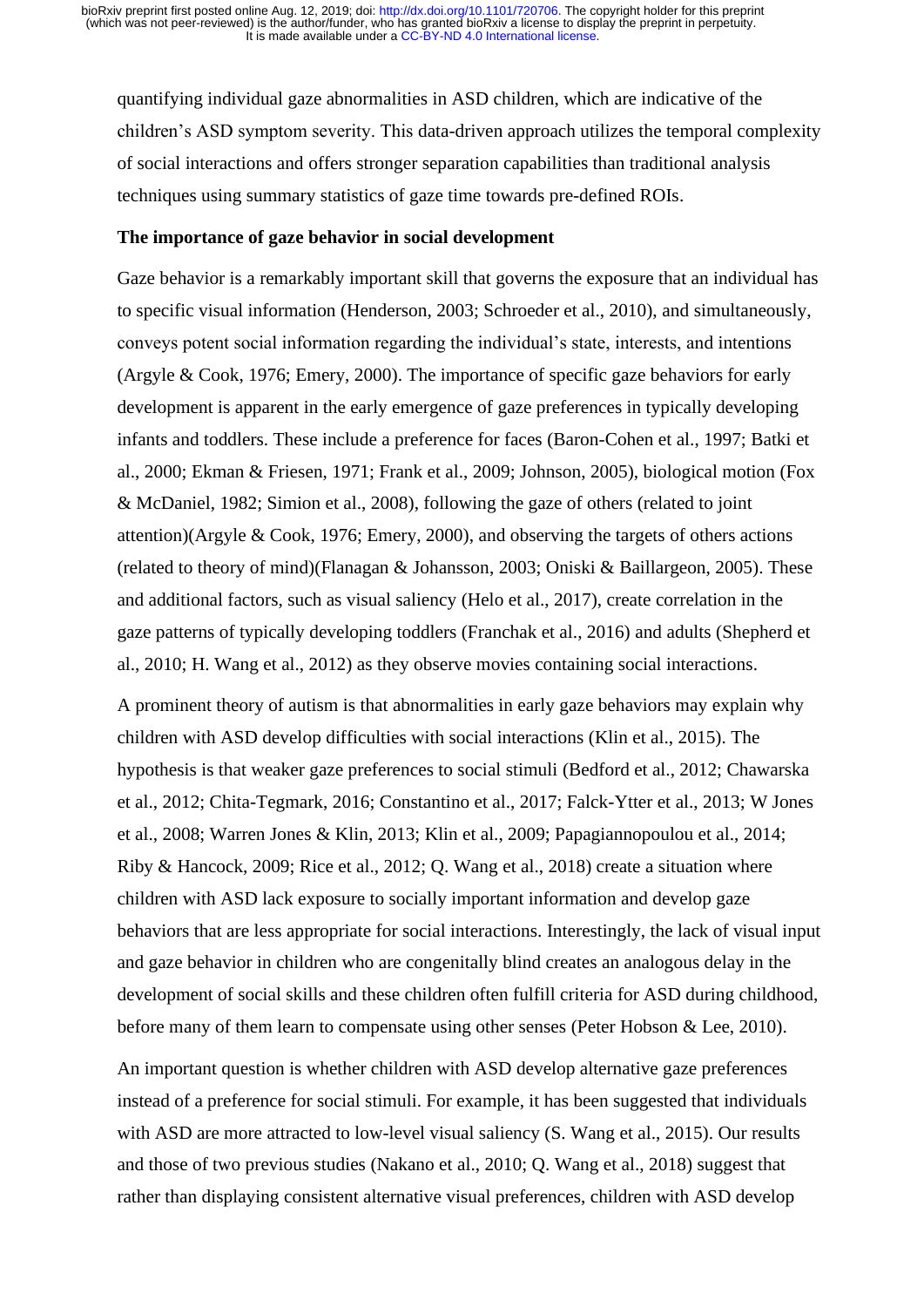variable and idiosyncratic gaze behaviors that are inconsistent across individuals and even within individual across movie presentations.

### **Different approaches to measuring gaze behavior**

Previous eye tracking studies have used heterogeneous stimuli, measures, and analyses to quantify differences in gaze behavior between ASD and control children. Many have simulated a dyadic interaction with the viewer, where an adult speaks to the viewer in an attempt to capture their attention as a parent may interact with a child (Campbell et al., 2014; Chawarska et al., 2012; Warren Jones & Klin, 2013; Katarzyna, Fred, & Ami, 2010). Other examples include a movie where a child performs yoga-like exercises while facing the camera (Pierce et al., 2016), or movie clips of two children interacting (Nakano et al., 2010). In some cases, the movies were cut such that they included transitions across multiple scenes or clips, while in other cases they contained a single scene (i.e., more naturalistic). These differences in stimulus content, context, and structure are likely to generate differences in the gaze behavior of the viewers (Hasson et al., 2008) as, indeed, apparent in the gaze measures of both groups, which differed across movies in our study (Figures 2A, 5A, and 5C). These differences across stimuli had a clear effect on our ability to separate ASD and control children using gaze patterns from the different movies (Figure 4).

Differences across studies are further compounded by the different measures and analyses used to quantify gaze abnormalities in ASD. While many have used traditional ROI analyses that measure the overall amount of time that children gaze at a particular part or side of the screen (Chawarska et al., 2012; W Jones et al., 2008; Warren Jones & Klin, 2013; Klin et al., 2009; Pierce et al., 2016), more recent studies have compared the moment-by-moment gaze patterns of children (Constantino et al., 2017; Nakano et al., 2010; Q. Wang et al., 2018), which take into account the temporal structure of their gaze behavior rather than focusing only on overall attraction to a single visual feature. Analyzing the rich spatiotemporal dynamics of gaze behavior during the observation of real-life social stimuli is likely to reveal important differences in the gaze behavior of ASD children that may not be captured by previous ROI analyses. Indeed, we found that gaze pattern analyses enabled better separation of ASD and control children than ROI analyses (Figure 4). Furthermore, gaze pattern measures were more strongly correlated with symptom severity as assessed by the ADOS.

A critical focus of future ASD eye tracking studies should be to compare multiple stimuli, measures, and analysis approaches within the same children to demonstrate the benefits of different choices. In addition, assessing the reliability of measures across different movies and across multiple movie presentations, as performed here (Figure 3), is also crucial for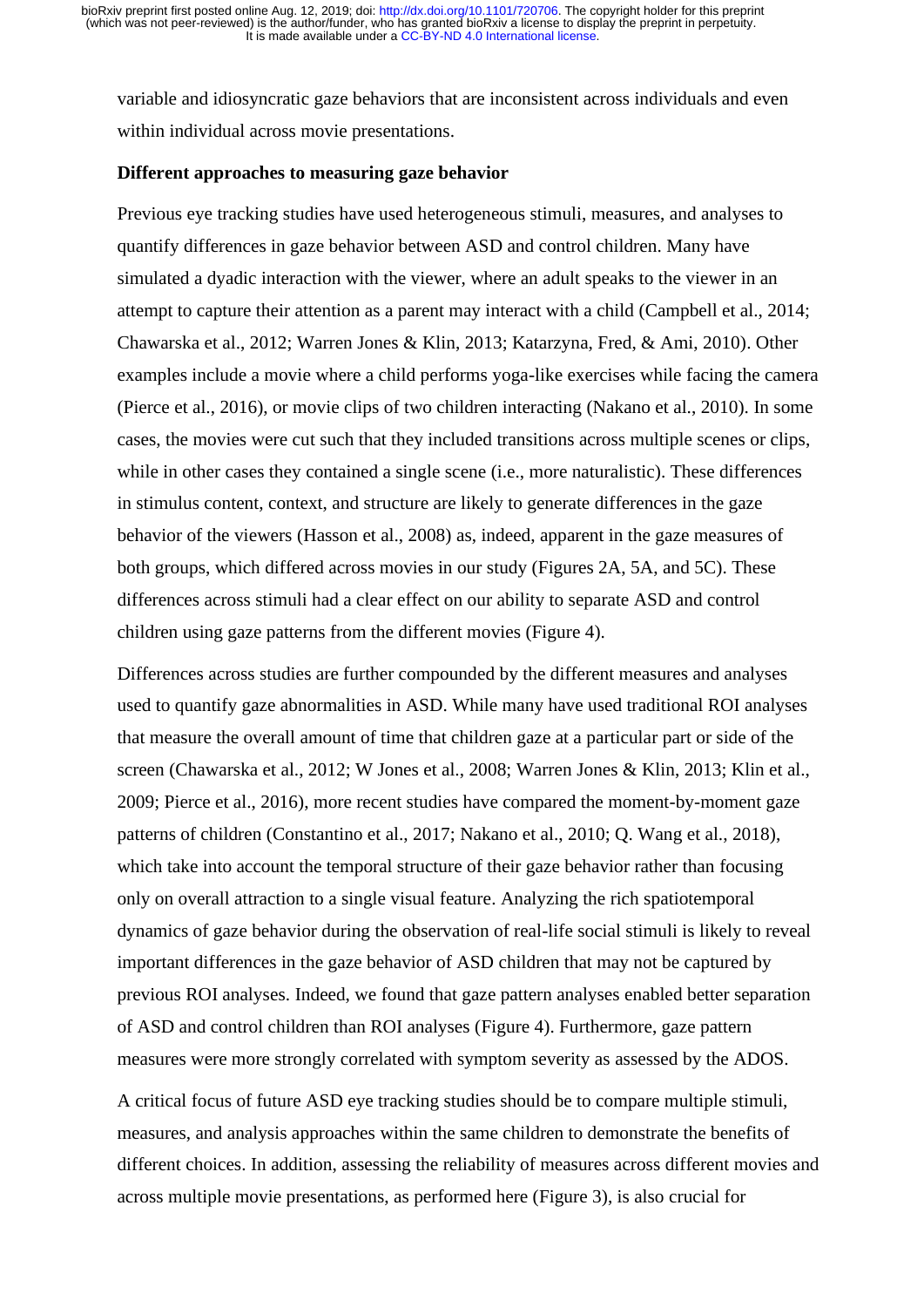developing optimal eye tracking protocols that can identify and quantify symptom severity in children with ASD.

### **Heterogeneity of gaze behavior in ASD**

ASD is an extremely heterogeneous disorder in terms of its underlying genetics, neurophysiology, and behavioral symptoms (Happé, Ronald, & Plomin, 2006; Jeste & Geschwind, 2014). This heterogeneity is also clearly apparent in the gaze behavior of individual children with ASD. While some have severe gaze abnormalities, others are indistinguishable from typically developing children (Campbell et al., 2014; Pierce et al., 2016; Q. Wang et al., 2018). This was also clearly apparent in our results, where some children with ASD exhibited remarkably idiosyncratic gaze patterns while others did not (Figures 2&5). This heterogeneity in gaze behavior may hold important information, not only for assessing symptom severity, but also for identifying specific endophenotypes within the ASD population (Moore et al., 2018; Rice et al., 2012). We speculate that different stimuli may have different utility for identifying and quantifying specific social ASD symptoms. This specificity may be important for tracking the improvement/deterioration of ASD children over time and for assessing their response to different treatments. It may also enable clinically useful sub-grouping of children with ASD for optimal interventions.

### **Conclusions**

Eye tracking is likely to be one of the first technologies that will be incorporated into clinical use for assessment of ASD symptoms. Optimizing the ability of eye tracking protocols to identify and quantify specific ASD symptoms will require comparison across the different stimuli, measures, and analysis techniques that have been reported in the literature over the last decade. The current study takes a first important step in this direction by comparing different movies and measures within the same group of ASD and control children. The results indicate that using naturalistic un-cut movies of children's social interactions along with measures of gaze pattern idiosyncrasy yield the best discrimination between ASD children and controls. Furthermore, these measures were reproducible across movie presentations, demonstrating their reliability, and indicative of individual symptom severity as assessed by the ADOS. Taken together, these results highlight the utility of gaze pattern idiosyncrasy as a reliable eye tracking measure with great potential for clinical utility.

### **Bibliography**

Albers, C. A., & Grieve, A. J. (2007). Test Review: Bayley, N. (2006). Bayley Scales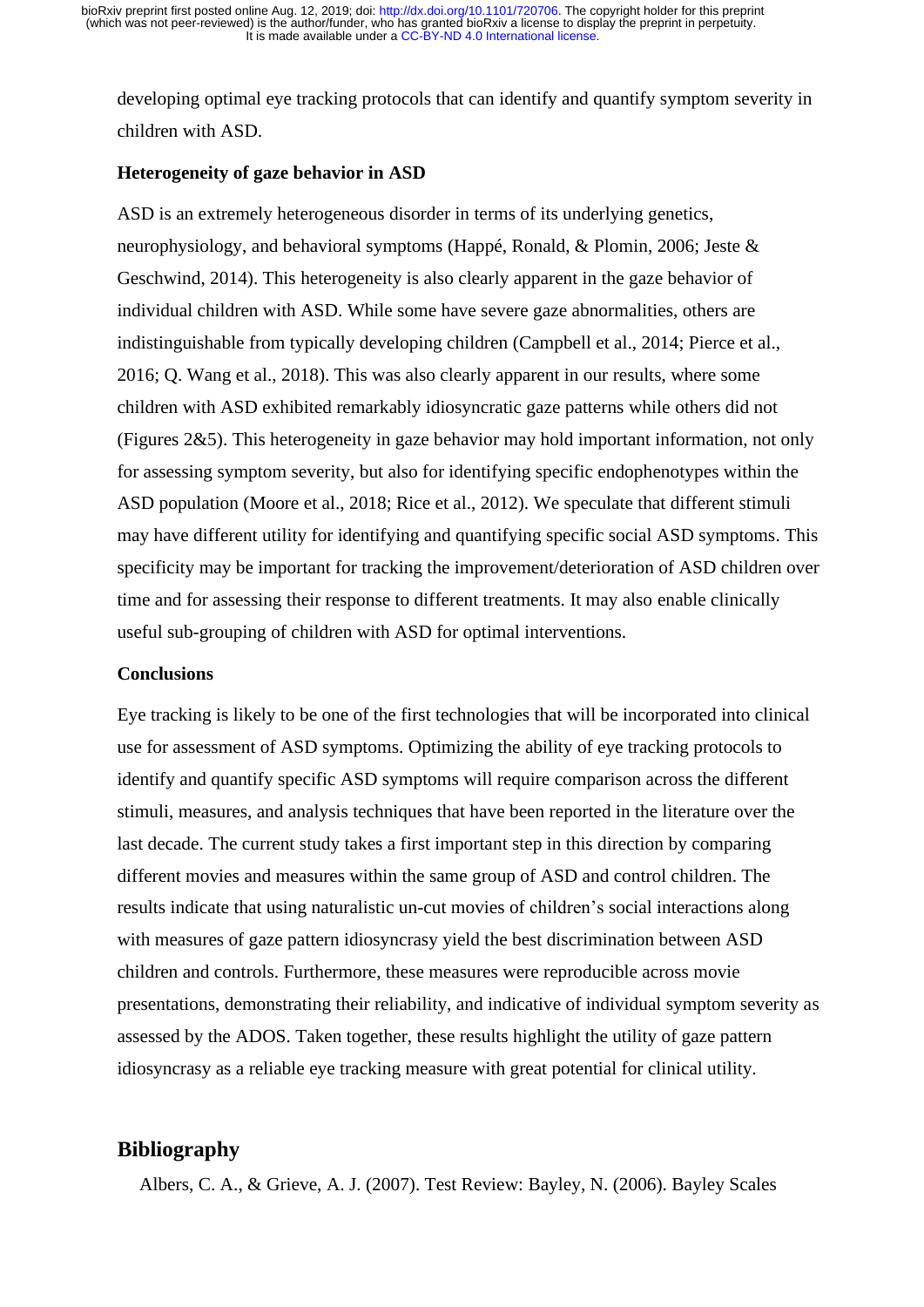> of Infant and Toddler Development– Third Edition. San Antonio, TX: Harcourt Assessment. *Journal of Psychoeducational Assessment*, *25*(2), 180–190. https://doi.org/10.1177/0734282906297199

- Argyle, M., & Cook, M. (1976). *Gaze and mutual gaze. Gaze and mutual gaze.* Oxford, England: Cambridge U Press.
- Baron-Cohen, S., Wheelwright, S., & Jolliffe, T. (1997). Is there a "language of the eyes"? Evidence from normal adults, and adults with autism or Asperger Syndrome. *Visual Cognition*, *4*(3), 311–331. https://doi.org/10.1080/713756761
- Batki, A., Baron-Cohen, S., Wheelwright, S., Connellan, J., & Ahluwalia, J. (2000). Is there an innate gaze module? Evidence from human neonates. *Infant Behavior and Development*, *23*(2), 223–229. https://doi.org/10.1016/S0163- 6383(01)00037-6
- Bedford, R., Elsabbagh, M., Gliga, T., Pickles, A., Senju, A., Charman, T., & Johnson, M. H. (2012). Precursors to social and communication difficulties in infants at-risk for autism: Gaze following and attentional engagement. *Journal of Autism and Developmental Disorders*, *42*(10), 2208–2218. https://doi.org/10.1007/s10803-012-1450-y
- Campbell, D. J., Shic, F., Macari, S., & Chawarska, K. (2014). Gaze response to dyadic bids at 2 years related to outcomes at 3 years in autism spectrum disorders: A subtyping analysis. *Journal of Autism and Developmental Disorders*, *44*(2), 431–442. https://doi.org/10.1007/s10803-013-1885-9
- Chawarska, K., Macari, S., & Shic, F. (2012, August). Context modulates attention to social scenes in toddlers with autism. *Journal of Child Psychology and Psychiatry, and Allied Disciplines*. https://doi.org/10.1111/j.1469- 7610.2012.02538.x
- Chita-Tegmark, M. (2016). Attention Allocation in ASD: a Review and Meta-analysis of Eye-Tracking Studies. *Review Journal of Autism and Developmental Disorders*, *3*(3), 209–223. https://doi.org/10.1007/s40489-016-0077-x
- Constantino, J. N., Kennon-McGill, S., Weichselbaum, C., Marrus, N., Haider, A., Glowinski, A. L., … Jones, W. (2017). Infant viewing of social scenes is under genetic control and is atypical in autism. *Nature*, *547*(7663), 340–344. https://doi.org/10.1038/nature22999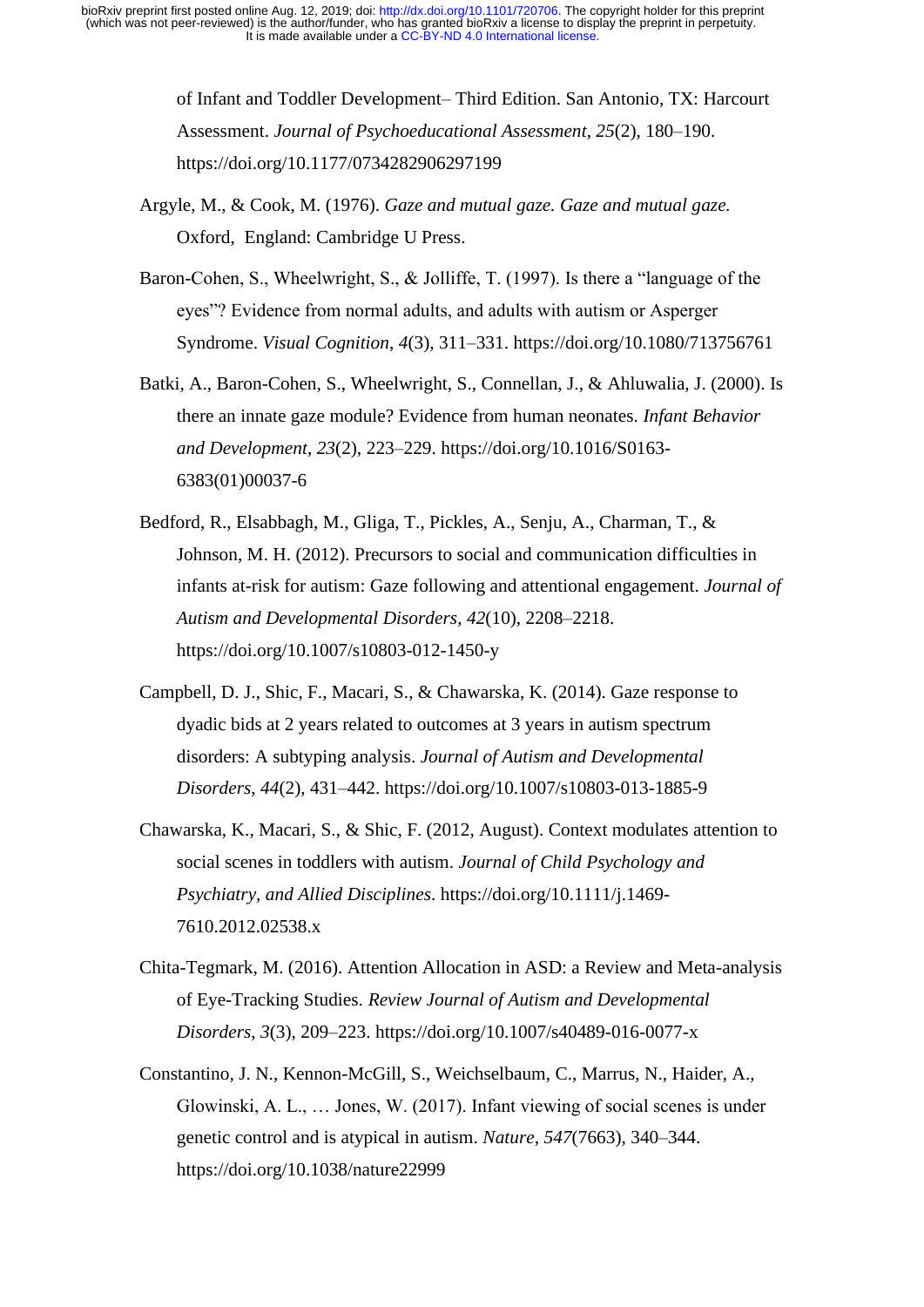- Ekman, P., & Friesen, W. V. (1971). Constants across cultures in the face and emotion. *Journal of Personality and Social Psychology*, *17*(2), 124–129. https://doi.org/10.1037/h0030377
- Emery, N. J. (2000). The eyes have it: the neuroethology, function and evolution of social gaze. *Neuroscience and Biobehavioral Reviews*, *24*(6), 581–604.
- Falck-Ytter, T., Rehnberg, E., & Bölte, S. (2013). Lack of Visual Orienting to Biological Motion and Audiovisual Synchrony in 3-Year-Olds with Autism. *PLoS ONE*, *8*(7), e68816. https://doi.org/10.1371/journal.pone.0068816
- Flanagan, J. R., & Johansson, R. S. (2003). Action plans used in action observation. *Nature*, *424*(6950), 769–771. https://doi.org/10.1038/nature01861
- Fox, R., & McDaniel, C. (1982). The perception of biological motion by human infants. *Science*, *218*(4571), 486–487. https://doi.org/10.1126/science.7123249
- Franchak, J. M., Heeger, D. J., Hasson, U., & Adolph, K. E. (2016). Free Viewing Gaze Behavior in Infants and Adults. *Infancy*, *21*(3), 262–287. https://doi.org/10.1111/infa.12119
- Frank, M. C., Vul, E., & Johnson, S. P. (2009). Development of infants' attention to faces during the first year. *Cognition*, *110*(2), 160–170. https://doi.org/10.1016/j.cognition.2008.11.010
- Frazier, T. W., Klingemier, E. W., Parikh, S., Speer, L., Strauss, M. S., Eng, C., … Youngstrom, E. A. (2018). Development and Validation of Objective and Quantitative Eye Tracking−Based Measures of Autism Risk and Symptom Levels. *Journal of the American Academy of Child and Adolescent Psychiatry*, *57*(11), 858–866. https://doi.org/10.1016/j.jaac.2018.06.023
- Happé, F., Ronald, A., & Plomin, R. (2006). Time to give up on a single explanation for autism. *Nature Neuroscience*, *9*(10), 1218–1220. https://doi.org/10.1038/nn1770
- Hasson, U., Landesman, O., Knappmeyer, B., Vallines, I., Rubin, N., & Heeger, D. J. (2008). Neurocinematics: The Neuroscience of Film. *Projections*, *2*(1), 1–26. https://doi.org/10.3167/proj.2008.020102
- Helo, A., van Ommen, S., Pannasch, S., Danteny-Dordoigne, L., & Rämä, P. (2017). Influence of semantic consistency and perceptual features on visual attention during scene viewing in toddlers. *Infant Behavior and Development*, *49*, 248–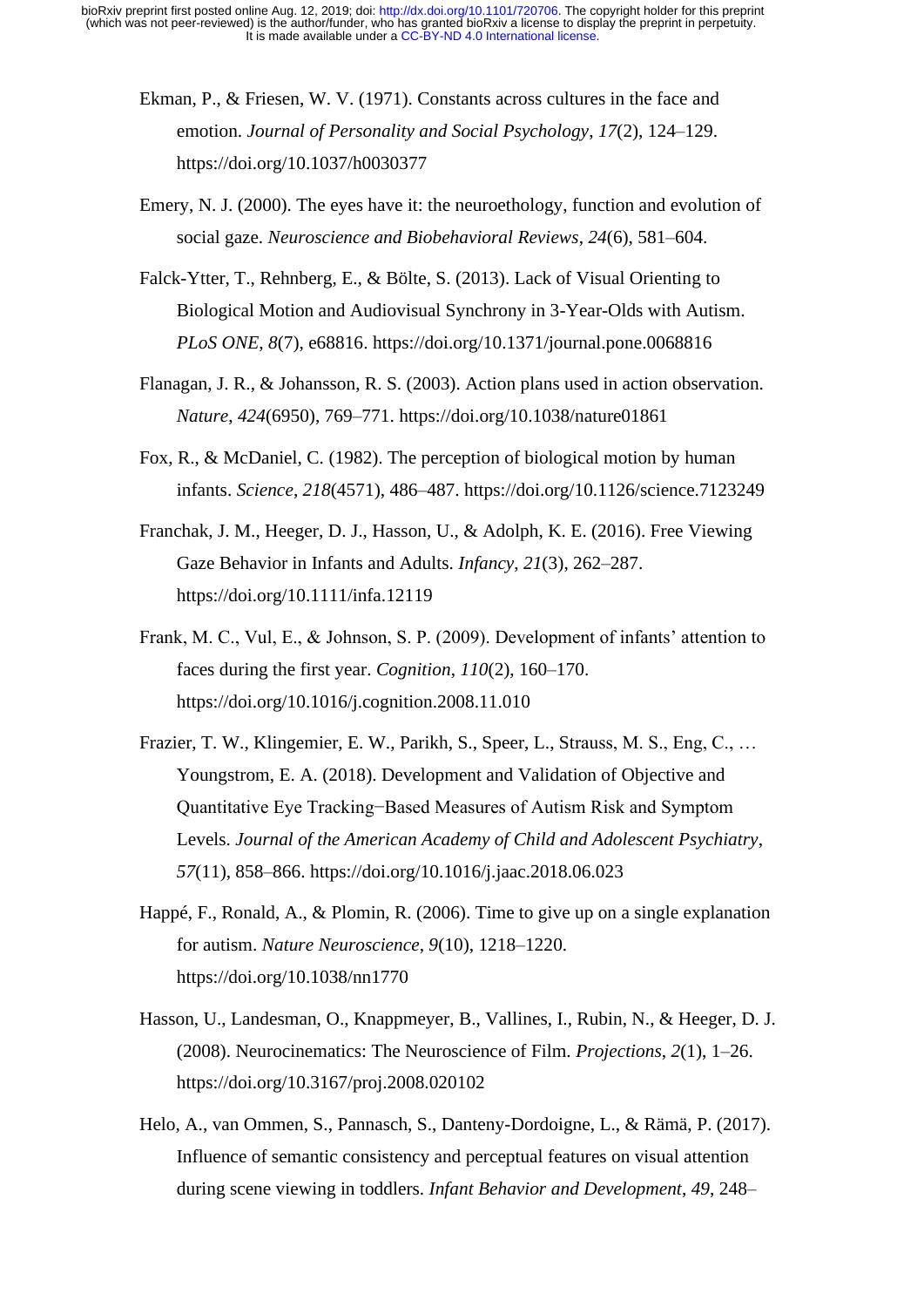266. https://doi.org/10.1016/j.infbeh.2017.09.008

- Henderson, J. M. (2003). Human gaze control during real-world scene perception. *Trends in Cognitive Sciences*. https://doi.org/10.1016/j.tics.2003.09.006
- Hensch, T. K. (2005). Critical period plasticity in local cortical circuits. *Nature Reviews. Neuroscience*, *6*(11), 877–888. https://doi.org/10.1038/nrn1787
- Jeste, S. S., & Geschwind, D. H. (2014). Disentangling the heterogeneity of autism spectrum disorder through genetic findings. *Nature Reviews. Neurology*, *10*(2), 74–81. https://doi.org/10.1038/nrneurol.2013.278
- Johnson, M. H. (2005, October 1). Subcortical face processing. *Nature Reviews Neuroscience*. Nature Publishing Group. https://doi.org/10.1038/nrn1766
- Jones, W, Carr, K., & Klin, A. (2008). Absence of preferential looking to the eyes of approaching adults predicts level of social disability in 2-year-old toddlers with autism spectrum disorder. *Archives of General Psychiatry*, *65*(8), 946–954. https://doi.org/10.1001/archpsyc.65.8.946
- Jones, Warren, & Klin, A. (2013). Attention to eyes is present but in decline in 2-6 month-old infants later diagnosed with autism. *Nature*, *504*(7480), 427–431. https://doi.org/10.1038/nature12715
- Katarzyna, C., Fred, V., & Ami, K. (2010). Limited Attentional Bias for Faces in Toddlers With Autism Spectrum Disorders. *Archives of General Psychiatry*, *67*(2), 178. https://doi.org/10.1001/archgenpsychiatry.2009.194
- Klin, A., Lin, D. J., Gorrindo, P., Ramsay, G., & Jones, W. (2009). Two-year-olds with autism orient to non-social contingencies rather than biological motion. *Nature*, *459*(7244), 257–261. https://doi.org/10.1038/nature07868
- Klin, A., Shultz, S., & Jones, W. (2015, March 1). Social visual engagement in infants and toddlers with autism: Early developmental transitions and a model of pathogenesis. *Neuroscience and Biobehavioral Reviews*. Pergamon. https://doi.org/10.1016/j.neubiorev.2014.10.006
- Lord, C., Risi, S., Lambrecht, L., Cook, E. H. J., Leventhal, B. L., DiLavore, P. C., … Rutter, M. (2000). The Autism Diagnostic Schedule – Generic: A standard measures of social and communication deficits associated with the spectrum of autism. *Journal of Autism and Developmental Disorders*, *30*(3), 205–223. https://doi.org/10.1023/A:1005592401947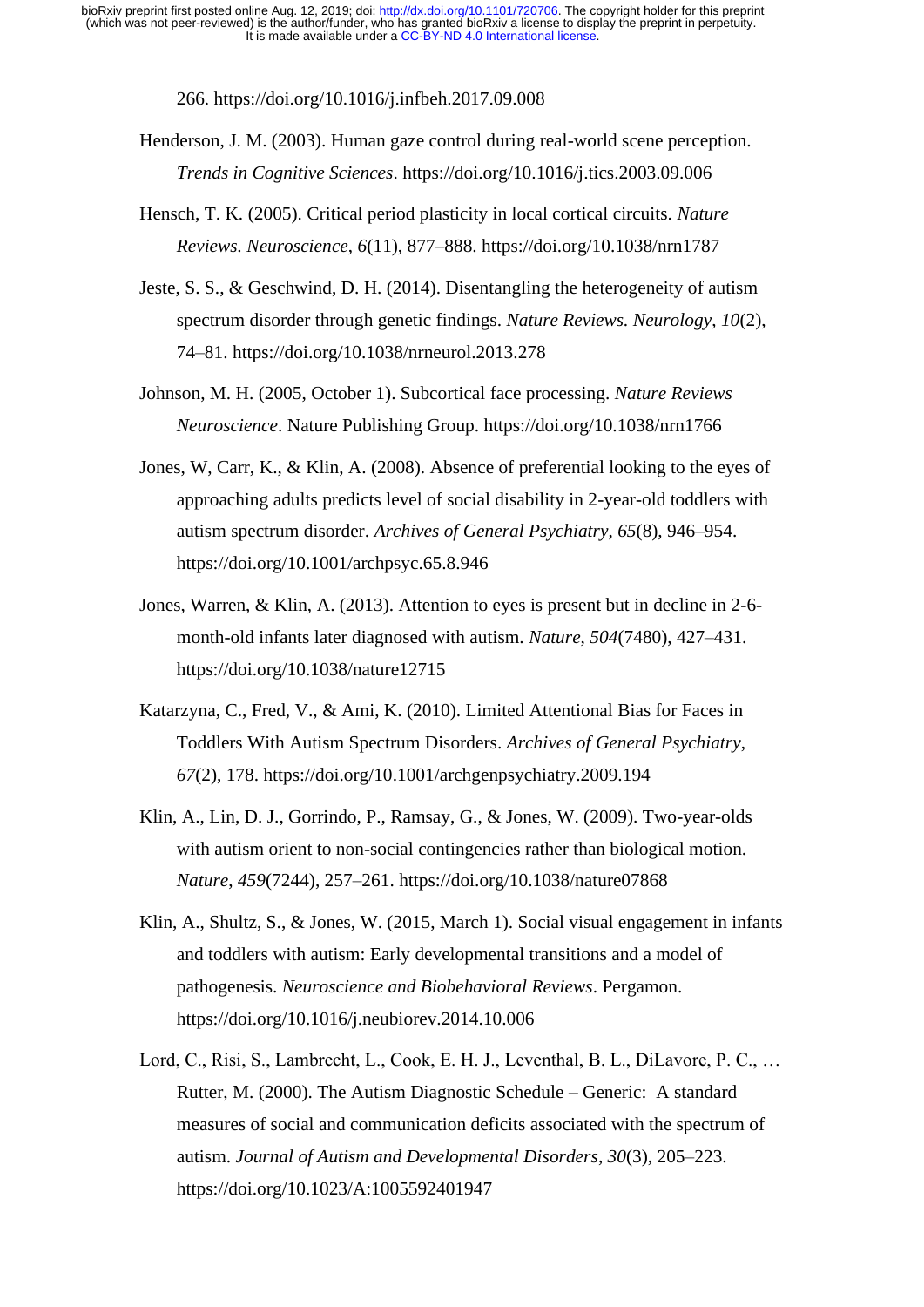- Meiri, G., Dinstein, I., Michaelowski, A., Flusser, H., Ilan, M., Faroy, M., … Menashe, I. (2017). Brief Report: The Negev Hospital-University-Based (HUB) Autism Database. *Journal of Autism and Developmental Disorders*, *47*(9), 2918– 2926. https://doi.org/10.1007/s10803-017-3207-0
- Moody, E. J., Reyes, N., Ledbetter, C., Wiggins, L., DiGuiseppi, C., Alexander, A., … Rosenberg, S. A. (2017). Screening for Autism with the SRS and SCQ: Variations across Demographic, Developmental and Behavioral Factors in Preschool Children. *Journal of Autism and Developmental Disorders*, *47*(11), 3550–3561. https://doi.org/10.1007/s10803-017-3255-5
- Moore, A., Wozniak, M., Yousef, A., Barnes, C. C., Cha, D., Courchesne, E., & Pierce, K. (2018). The geometric preference subtype in ASD: Identifying a consistent, early-emerging phenomenon through eye tracking. *Molecular Autism*, *9*(1), 19. https://doi.org/10.1186/s13229-018-0202-z
- Nakano, T., Tanaka, K., Endo, Y., Yamane, Y., Yamamoto, T., Nakano, Y., … Kitazawa, S. (2010). Atypical gaze patterns in children and adults with autism spectrum disorders dissociated from developmental changes in gaze behaviour. In *Proceedings of the Royal Society B: Biological Sciences*. https://doi.org/10.1098/rspb.2010.0587
- Oniski, K. K., & Baillargeon, R. (2005). Do 15-month-old infants understand false beliefs? *Science*, *308*(5719), 255–258. https://doi.org/10.1126/science.1107621
- Papagiannopoulou, E. A., Chitty, K. M., Hermens, D. F., Hickie, I. B., & Lagopoulos, J. (2014). A systematic review and meta-analysis of eye-tracking studies in children with autism spectrum disorders. *Social Neuroscience*, *9*(6), 610–632. https://doi.org/10.1080/17470919.2014.934966
- Peter Hobson, R., & Lee, A. (2010). Reversible autism among congenitally blind children? A controlled follow-up study. *Journal of Child Psychology and Psychiatry*, *51*(11), 1235–1241. https://doi.org/10.1111/j.1469- 7610.2010.02274.x
- Pierce, K., Marinero, S., Hazin, R., McKenna, B., Barnes, C. C., & Malige, A. (2016). Eye tracking reveals abnormal visual preference for geometric images as an early biomarker of an autism spectrum disorder subtype associated with increased symptom severity. *Biological Psychiatry*, *79*(8), 657–666. https://doi.org/10.1016/j.biopsych.2015.03.032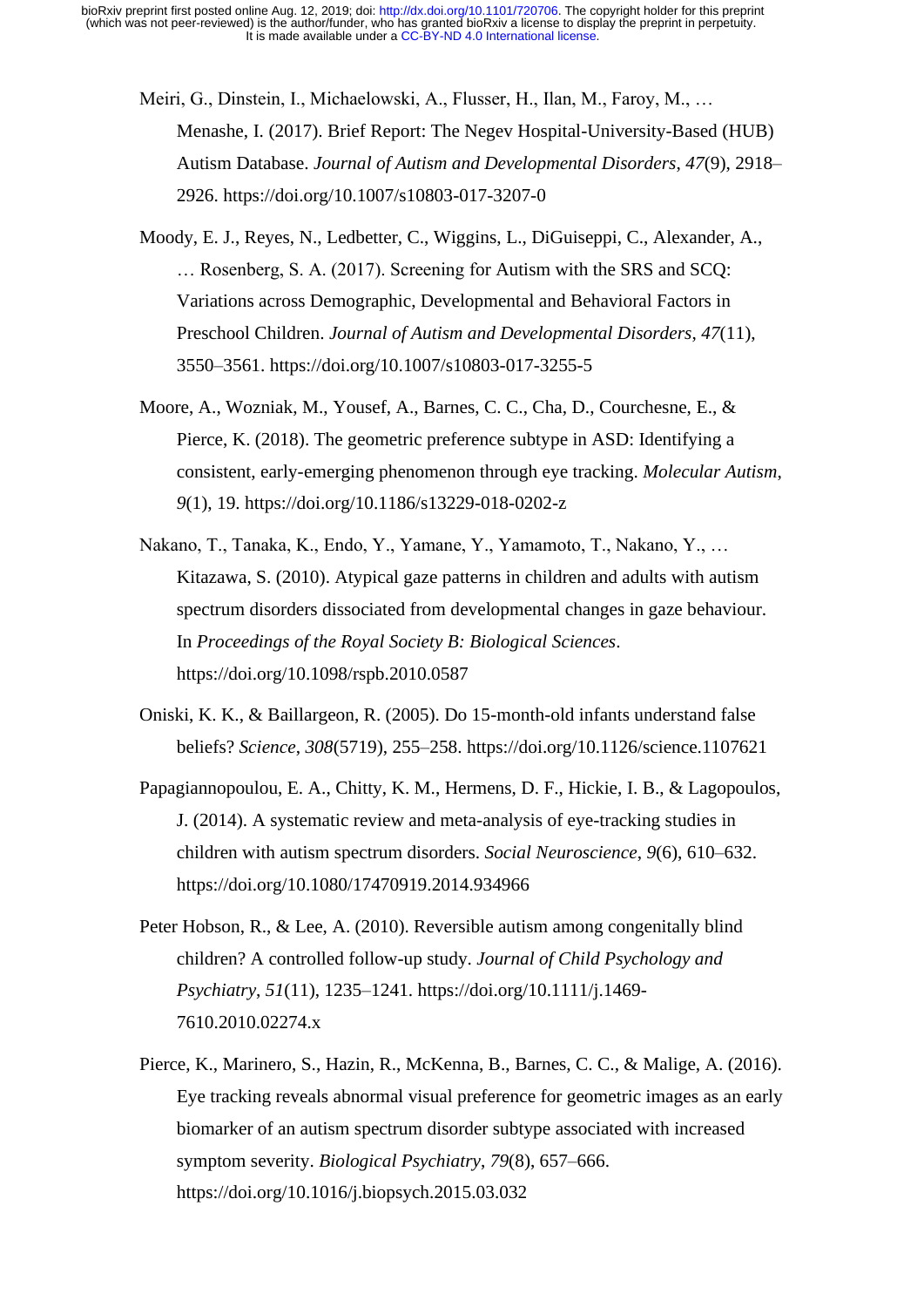- Riby, D., & Hancock, P. (2009). Looking at movies and cartoons: Eye-tracking evidence from Williams syndrome and autism. *Journal of Intellectual Disability Research*, *53*(2), 169–181. https://doi.org/10.1111/j.1365-2788.2008.01142.x
- Rice, K., Moriuchi, J. M., Jones, W., & Klin, A. (2012). Parsing heterogeneity in autism spectrum disorders: Visual scanning of dynamic social scenes in schoolaged children. *Journal of the American Academy of Child and Adolescent Psychiatry*, *51*(3), 238–248. https://doi.org/10.1016/j.jaac.2011.12.017
- Rutter, M., LeCouteur, A., & Lord, C. (2015). Autism Diagnostic Interview Revised (ADI-R). *Statewide Agricultural Land Use Baseline 2015*, *1*. https://doi.org/10.1017/CBO9781107415324.004
- Sasson, N. J., & Elison, J. T. (2012). Eye Tracking Young Children with Autism. *Journal of Visualized Experiments*, (61). https://doi.org/10.3791/3675
- Schroeder, C. E., Wilson, D. A., Radman, T., Scharfman, H., & Lakatos, P. (2010, April). Dynamics of Active Sensing and perceptual selection. *Current Opinion in Neurobiology*. https://doi.org/10.1016/j.conb.2010.02.010
- Senju, A., & Johnson, M. H. (2009). Atypical eye contact in autism: Models, mechanisms and development. *Neuroscience & Biobehavioral Reviews*, *33*(8), 1204–1214. https://doi.org/10.1016/j.neubiorev.2009.06.001
- Shepherd, S. V, Steckenfinger, S. A., Hasson, U., & Ghazanfar, A. A. (2010). Human-Monkey Gaze Correlations Reveal Convergent and Divergent Patterns of Movie Viewing. *Current Biology*, *20*(7), 649–656. https://doi.org/10.1016/j.cub.2010.02.032
- Simion, F., Regolin, L., & Bulf, H. (2008). A predisposition for biological motion in the newborn baby. *Proceedings of the National Academy of Sciences*, *105*(2), 809–813. https://doi.org/10.1073/pnas.0707021105
- Tanaka, J. W., & Sung, A. (2016). The "Eye Avoidance" Hypothesis of Autism Face Processing. *Journal of Autism and Developmental Disorders*, *46*(5), 1538–1552. https://doi.org/10.1007/s10803-013-1976-7
- Wang, H., Freeman, J., Merriam, E., Hasson, U., & Heeger, D. (2012). Temporal eye movement strategies during naturalistic viewing. *Journal of Vision*, *12*(1), 16–16. https://doi.org/10.1167/12.1.16
- Wang, Q., Campbell, D. J., Macari, S. L., Chawarska, K., & Shic, F. (2018).